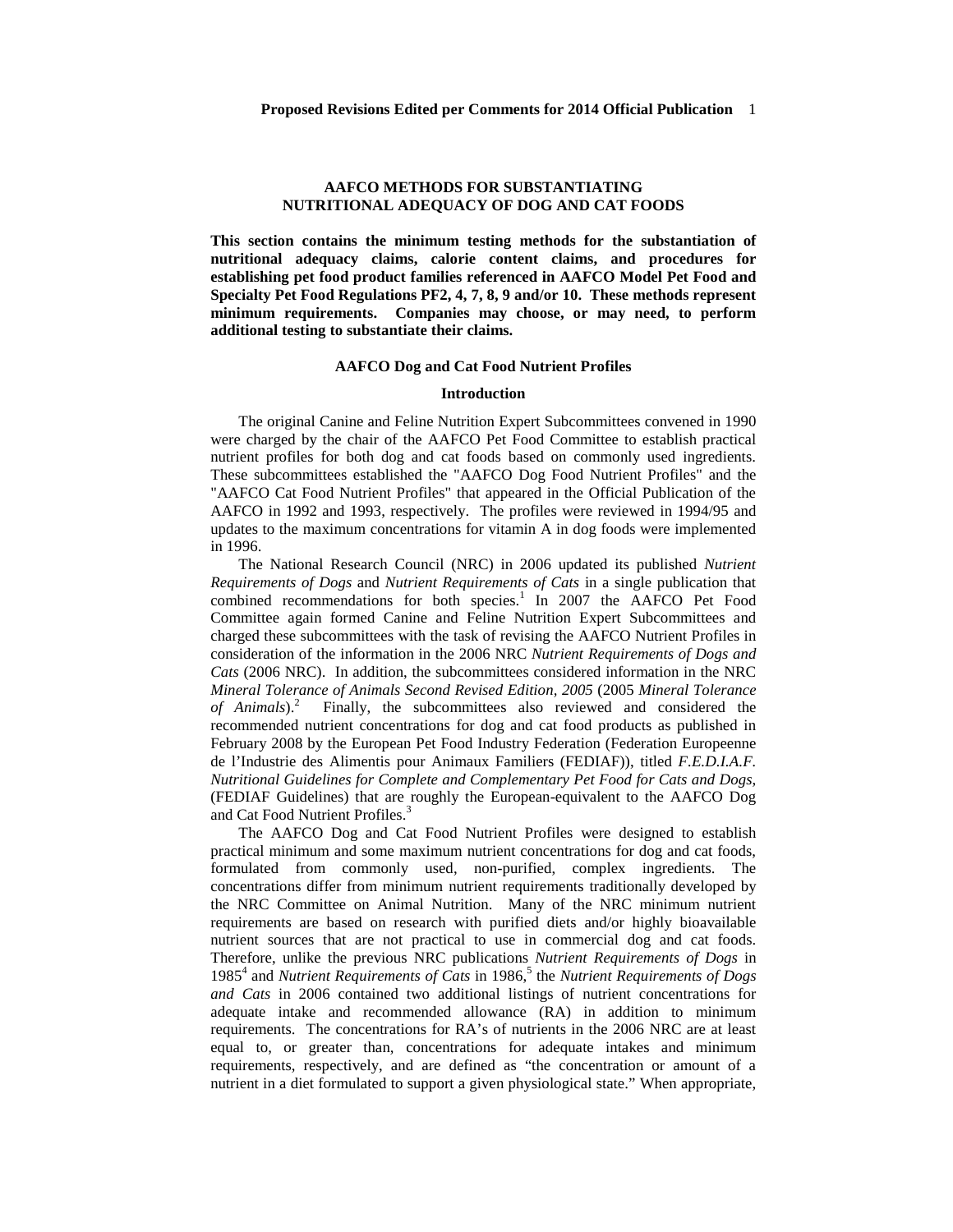the RA takes into consideration the bioavailability of the nutrient. Thus, the Canine and Feline Nutrition Expert Subcommittees of 2007 primarily used the RA in the 2006 *Nutrient Requirements of Dogs and Cats* in evaluating whether revision was needed to one or more of the minimum recommended concentrations in the profiles. Values for specific nutrient concentrations were added or modified where indicated and supported by recent scientific publications, practical experience, or unpublished data.

The AAFCO Dog and Cat Food Nutrient Profiles have been criticized and faulted for not explicitly indicating the apparent nutrient digestibility, sometimes called nutrient availability or bioavailability, required to make the listed concentrations adequate for meeting the animal's daily requirements. When a minimum requirement has been established for a particular nutrient, the expected apparent digestibility to meet the minimum requirement for that nutrient at the recommended concentration listed in an AAFCO Nutrient Profile can be calculated using the formula:

## ((minimum requirement) x (its apparent digestibility in the diet(s) used to establish the minimum requirement) / (recommended concentration in the AAFCO Profile)) x 100.

In the above formula, the minimum requirement is expressed in the same units as in the AAFCO Nutrient Profile and digestibility is expressed in decimal equivalents. As an example, the NRC lists the minimum crude protein requirement for puppies to be met by formulas containing 18% crude protein on a dry matter basis with the digestibility of the protein sources estimated to be near 100%. The 2014 AAFCO Dog Food Nutrient Profile for Growth and Reproduction recommends the minimum crude protein concentration of dry matter to be 22.5%. Therefore, the expected apparent digestibility for crude protein in a diet formulated to meet the AAFCO Dog Food Nutrient Profile for Growth and Reproduction is at least  $80\%$  [ $(18 \times (1.00)/22.5)$  x 100].

For nutrients known to be essential, but that lack sufficient data to establish a minimum requirement, the typical digestibility for the nutrient in ingredients and food matrices similar to those used to establish the apparent amount to fulfill the animal's need for the nutrient should be ensured. The 2006 *Nutrient Requirements of Dogs and Cats* discusses average or typical apparent digestibility for such nutrients when explaining how a RA was set.  $\overrightarrow{As}$  an example, for adult dogs there is no established minimum requirement for iron, although iron is considered essential for adult dogs. In setting the RA of 30 mg/kg in dietary dry matter for adult maintenance, the NRC subcommittee considered the apparent digestibility of iron to be 20%. However, the explanatory text in the publication notes that measured apparent digestibility of iron in the scientific literature has ranged from close to 100% to less than 10%, and is affected by numerous factors such as the specific source of iron, the concentration of other specific minerals or other ingredients in the diet, as well as the iron status of the animal.

The specific example for iron can be generalized to most essential minerals, and demonstrates the impossibility that any list of concentrations can invariably ensure that all nutrient requirements are fulfilled in all diet formulas without additional considerations. As stated for the previous editions of the AAFCO Dog and Cat Food Nutrient Profiles, formulating a product according to the Profiles is only one part of a nutritionally sound, scientific development that must consider all other aspects of the product. The fact that a dog or cat food is formulated to meet a specific AAFCO Profile should not deter or discourage the manufacturer from conducting appropriate feeding trials to further confirm and ensure the diet is nutritionally adequate for its intended use.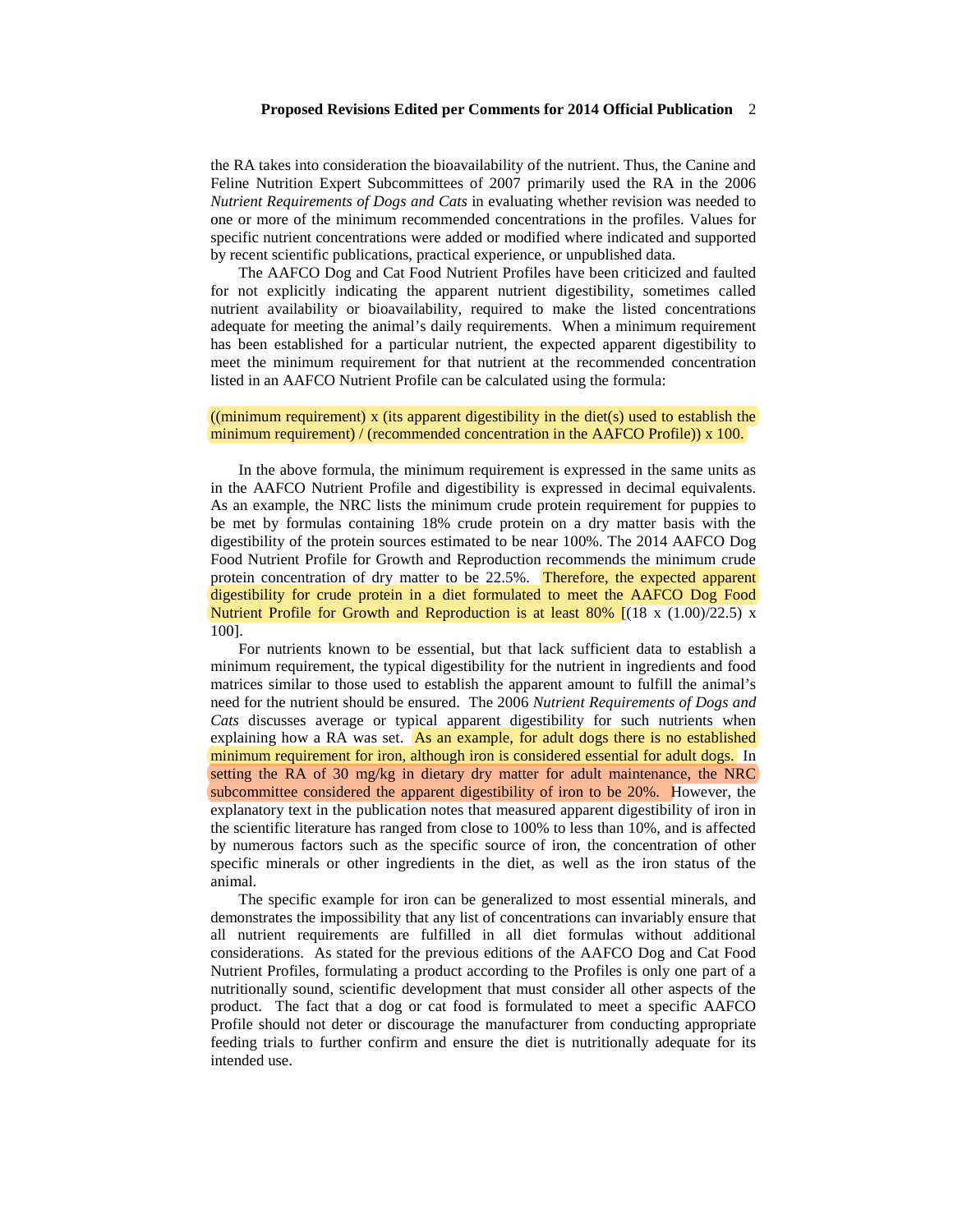Indications regarding expected nutrient availability from some ingredient sources are given in footnotes. It is important to read the footnotes to the tables as they contain information critical to many of the recommended concentrations. Additionally, manufacturers must make allowances to nutrient concentrations prior to processing to account for losses during processing and subsequent storage. The recommended concentrations in the Profiles are those expected to be present at the time the formula is consumed by the animal.

The established profiles are the "AAFCO Dog Food Nutrient Profiles" and "AAFCO Cat Food Nutrient Profiles" as the terms are applied in AAFCO model pet food regulations referring to nutritional adequacy. Under these model regulations, dog and cat foods substantiated for nutritional adequacy by reference to the AAFCO Dog and Cat Food Nutrient Profiles for a designated life stage(s) must be formulated to contain at least the minimum concentrations of nutrients specified in the Profiles, and, for some nutrients, not more than any maximum concentration listed for that specific nutrient in the Profiles as shown in this section. Products with their nutritional adequacy substantiated by AAFCO Feeding Protocols are not mandated to meet the minimum or maximum concentrations listed in the Profiles. Additionally, snacks, treats or products intended for intermittent or supplemental feeding only are not mandated to meet the concentrations in the Profiles unless their labeling references the Profiles.

The AAFCO Dog and Cat Food Nutrient Profiles and the AAFCO Feeding Protocols are the only methods recognized by AAFCO for substantiating the nutritional adequacy of "complete and balanced" dog or cat foods. If a product is substantiated by a feeding trial and does not meet the AAFCO Dog or Cat Food Nutrient Profiles, the label cannot reference the Profiles. An unqualified reference to an AAFCO Dog or Cat Food Nutrient Profile is an implied guarantee that the product contains the minimum concentrations for all nutrients in the profile and no more than any maximum concentration listed for a specific nutrient in the profile.

Minimum and some maximum nutrient concentrations were established in the Profiles for two categories; growth and reproduction (gestation/lactation), and adult maintenance. Maximum nutrient concentrations were established for nutrients where the potential for overuse or toxicity is of concern and likely to occur if attention is not paid to the concentrations of those nutrients. The absence of a maximum concentration should not be interpreted to mean that nutrients without a specific maximum content are safe at any concentration. Rather, it reflects the lack of information in dogs and cats on toxic concentrations of that nutrient. Establishing a maximum concentration implies safety below that concentration for long term consumption and to set a maximum arbitrarily might prove worse than no maximum at all.

The nutrient concentrations are expressed on a dry matter (DM) basis and at a specified caloric density. Diets should be corrected for caloric density as indicated below. Reference to the concentrations of nutrients on a product label in the guaranteed analysis must be expressed in the same units and order as given in the AAFCO Dog or Cat Food Nutrient Profiles. For the purposes of determining metabolizable energy (ME), use the methods specified in Model Regulation PF9.

| <b>Nutrients</b> | Units | Growth &            | Adult                | <b>Maximum</b> |
|------------------|-------|---------------------|----------------------|----------------|
|                  | DM    | <b>Reproduction</b> | <b>Maintenance</b>   |                |
|                  | Basis | <b>Minimum</b>      | Minimum <sup>b</sup> |                |

## **AAFCO DOG FOOD NUTRIENT PROFILES BASED ON DRY MATTER <sup>a</sup>**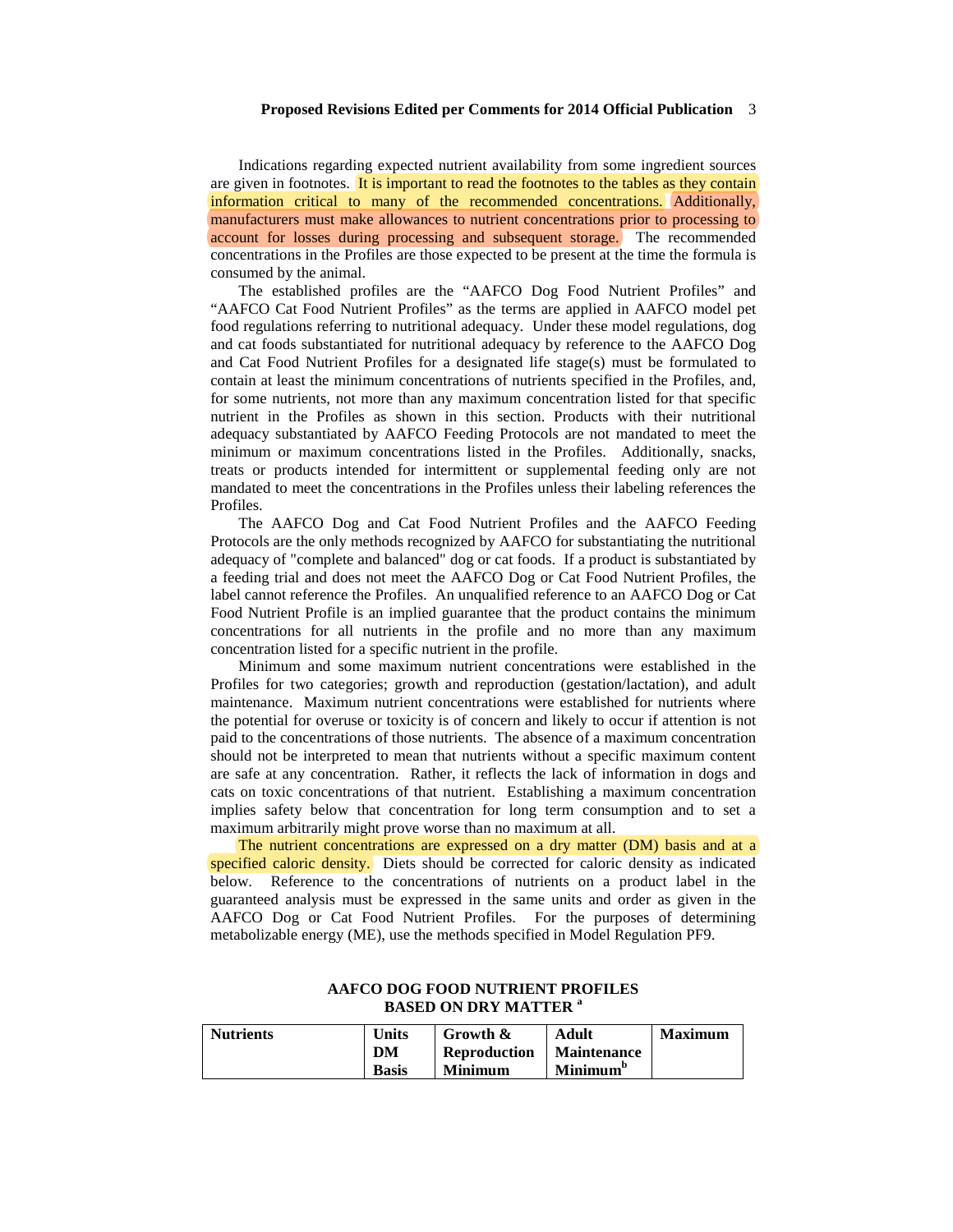| Crude Protein              | $\%$               | 22.5        | 18.0                                  |                |
|----------------------------|--------------------|-------------|---------------------------------------|----------------|
| Arginine                   | $\%$               | 1.0         | 0.51                                  |                |
| Histidine                  | $\%$               | 0.44        | 0.19                                  |                |
| Isoleucine                 | $\%$               | 0.71        | 0.38                                  |                |
| Leucine                    | $\%$               | 1.29        | 0.68                                  |                |
| Lysine                     | $\%$               | 0.90        | 0.63                                  |                |
| Methionine                 | $\%$               | 0.35        | 0.33                                  |                |
| Methionine-cystine         | $\%$               | 0.70        | 0.65                                  |                |
| Phenylalanine              | $\%$               | 0.83        | 0.45                                  |                |
| Phenylalanine-             | $\%$               | 1.30        | 0.74                                  |                |
| tyrosine                   |                    |             |                                       |                |
| Threonine                  | $\%$               | 1.04        | 0.48                                  |                |
| Trytophan                  | $\%$               | 0.20        | 0.16                                  |                |
| Valine                     | $\%$               | 0.68        | 0.49                                  |                |
|                            |                    |             |                                       |                |
| Crude Fat <sup>c</sup>     | $\%$               | 8.5         | 5.5                                   |                |
| Linoleic acid              | $\%$               | 1.3         | 1.1                                   |                |
| alpha-Linolenic acid       | $\%$               | 0.08        | $\overline{\mathrm{ND}^{\mathrm{d}}}$ |                |
| Eicosapentaenoic +         |                    |             |                                       |                |
| Docosahexaenoic            |                    |             |                                       |                |
| acid                       | $\%$               | 0.05        | ND <sup>d</sup>                       |                |
| $(Linoleic +$              |                    |             |                                       |                |
| Arachidonic): (alpha-      |                    |             |                                       |                |
| Linolenic +                |                    |             |                                       |                |
| Eicosapentaenoic+          |                    |             |                                       |                |
| Docosahexaenoic)           |                    |             |                                       |                |
| acid Ratio                 |                    |             |                                       | 30:1           |
|                            |                    |             |                                       |                |
| Minerals                   |                    |             |                                       |                |
| Calcium                    | $\%$               | 1.2         | 0.5                                   | 1.8            |
| Phosphorus                 | $\%$               | 1.0         | 0.4                                   | 1.6            |
| Ca:P ratio                 |                    | 1:1         | 1:1                                   | 2:1            |
| Potassium                  | $\%$               | 0.6         | 0.6                                   |                |
| Sodium                     | $\%$               | 0.3         | 0.08                                  |                |
| Chloride                   | $\%$               | 0.45        | 0.12                                  |                |
| Magnesium                  | $\%$               | 0.06        | 0.06                                  |                |
| $\overline{\text{Iron}^e}$ | mg/kg              | 88          | 40                                    |                |
|                            |                    |             |                                       |                |
| Copper                     | mg/kg              | 12.4<br>7.2 | 7.3<br>5.0                            |                |
| Manganese                  | mg/kg              |             |                                       |                |
| Zinc                       | mg/kg              | 100         | 80                                    |                |
| Iodine                     | mg/kg              | 1.0         | 1.0                                   | 11             |
| Selenium                   | mg/kg              | 0.35        | 0.35                                  | $\overline{2}$ |
| Vitamins & Other           |                    |             |                                       |                |
| Vitamin A                  | $\overline{I}U/kg$ | 5000        | 5000                                  | 250000         |
| Vitamin D                  | $\overline{I}U/kg$ | 500         | 500                                   | 3000           |
| Vitamin E <sup>g</sup>     | IU/kg              | 50          | 50                                    |                |
| Thiamine <sup>h</sup>      | mg/kg              | 2.25        | 2.25                                  |                |
| Riboflavin                 | mg/kg              | 5.2         | $\overline{5.2}$                      |                |
| Pantothenic acid           | mg/kg              | 12          | 12                                    |                |
|                            |                    |             |                                       |                |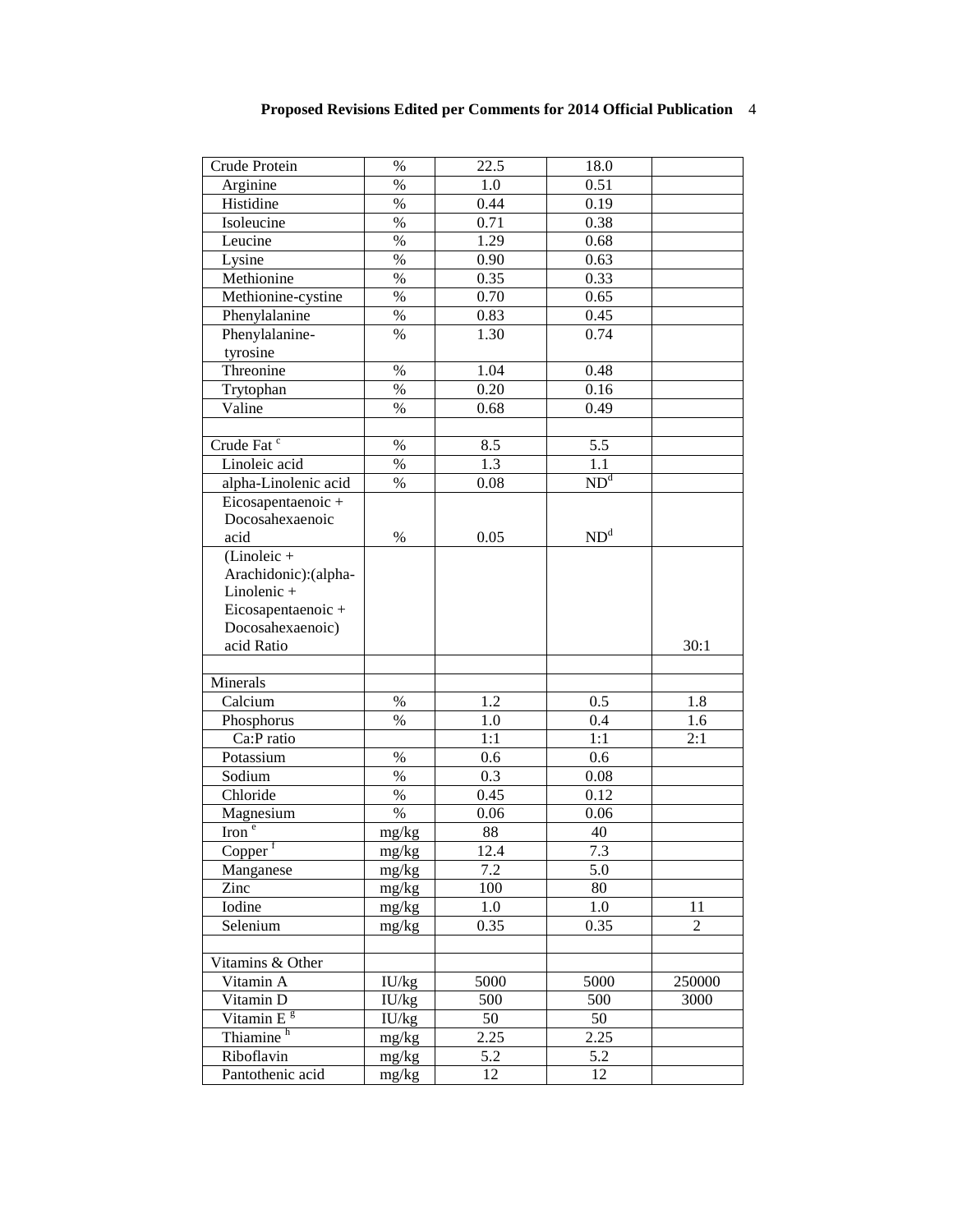| Niacin           | mg/kg | 3.6   | 13.6  |  |
|------------------|-------|-------|-------|--|
| Pyridoxine       | mg/kg |       |       |  |
| Folic acid       | mg/kg | 0.216 | 0.216 |  |
| Vitamin $B_{12}$ | mg/kg | 0.028 | 0.028 |  |
| Choline          | mg/kg | 1360  | 1360  |  |

Presumes a caloric density of 4000 kcal ME/kg, as determined in accordance with Model Regulation PF9. Formulations greater than 4000 kcal ME/kg must be corrected for energy density; formulations less than 4000 kcal ME/kg need not be corrected for energy. Formulations of low-energy density should not be considered adequate for reproductive needs based on comparison to the Profiles alone.

- $\overrightarrow{a}$  Recommended concentrations for maintenance of body weight at an average caloric intake for dogs of a given optimum weight.<br>Although a true requirement for crude fat per se has not been established, the
- minimum concentration was based on recognition of crude fat as a source of essential fatty acids, as a carrier of fat-soluble vitamins, to enhance palatability, and
- to supply an adequate caloric density.<br> $d$  ND Not Determined. While a minimum requirement has not been determined, sufficient amounts of omega-3 fatty acids are necessary to meet the maximum omega-6:omega-3 fatty acid ratio.<br>
<sup>e</sup> Average apparent digestibility for iron associated with recommended minimums is
- 20% of that consumed. Because of very poor apparent digestibility, iron from carbonate or oxide sources that are added to the diet should not be considered in
- determining the minimum number concentration for iron. For its set of very poor apparent digestibility, copper from oxide sources that are added to the diet should not be considered in determining the minimum nutrient concentration for copper.<br><sup>g</sup> It is recommended that the ratio of IU of vitamin E to grams of polyunsaturated fatty
- acids (PUFA) be  $> 0.6$ :1. A diet containing 50 IU of vitamin E will have a ratio of  $>$ 0.6:1 when the PUFA content is 83 grams or less. Diets containing more than 83 grams of PUFA should contain an additional 0.6 IU of vitamin E for every gram of PUFA.  $h$  Because processing may destroy up to 90% of the thiamine in the diet, allowances in
- formulation should be made to ensure the minimum nutrient concentration for thiamine is met after processing.

| <b>Nutrients</b>   | <b>Units</b> | Growth &            | <b>Adult</b>         | <b>Maximum</b> |
|--------------------|--------------|---------------------|----------------------|----------------|
|                    | per          | <b>Reproduction</b> | <b>Maintenance</b>   |                |
|                    | 1000         | <b>Minimum</b>      | Minimum <sup>a</sup> |                |
|                    | kcal         |                     |                      |                |
|                    | MЕ           |                     |                      |                |
| Crude Protein      | g            | 56.3                | 45.0                 |                |
| Arginine           | g            | 2.50                | 1.28                 |                |
| Histidine          | g            | 1.10                | 0.48                 |                |
| Isoleucine         | g            | 1.78                | 0.95                 |                |
| Leucine            | g            | 3.23                | 1.70                 |                |
| Lysine             | g            | 2.25                | 1.58                 |                |
| Methionine         | g            | 0.88                | 0.83                 |                |
| Methionine-cystine | g            | 1.75                | 1.63                 |                |

## **AAFCO DOG FOOD NUTRIENT PROFILES BASED ON CALORIE CONTENT**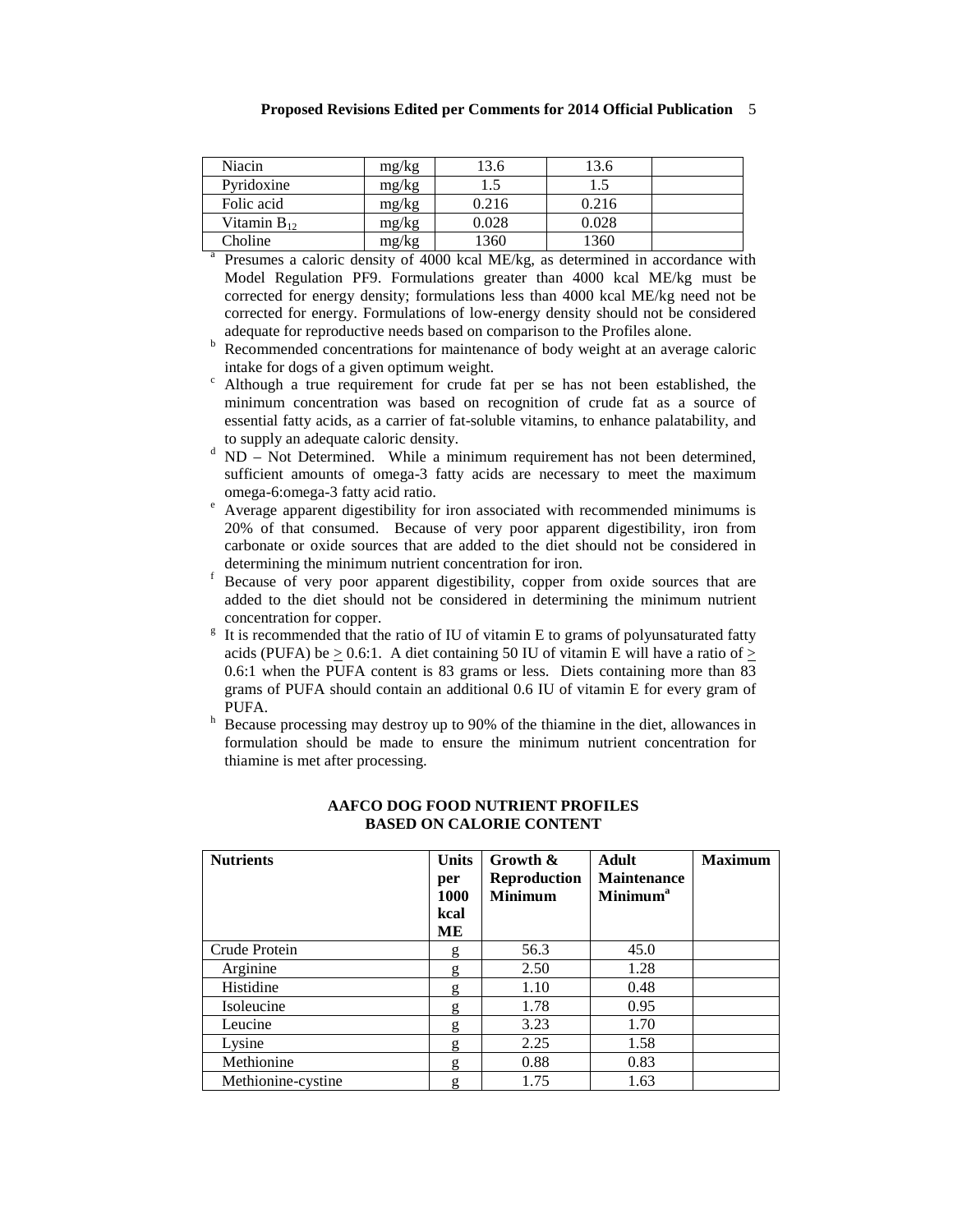| Phenylalanine                  | g                      | 2.08              | 1.13             |       |
|--------------------------------|------------------------|-------------------|------------------|-------|
| Phenylalanine-tyrosine         | g                      | 3.25              | 1.85             |       |
| Threonine                      | g                      | 2.60              | 1.20             |       |
| Tryptophan                     | g                      | 0.50              | 0.40             |       |
| Valine                         | g                      | 1.70              | 1.23             |       |
|                                |                        |                   |                  |       |
| Crude Fat <sup>b</sup>         | g                      | $\overline{21.3}$ | 13.8             |       |
| Linoleic acid                  | g                      | 3.3               | 2.8              |       |
| alpha-Linolenic                | g                      | 0.2               | ND <sup>c</sup>  |       |
| Eicosapentaenoic+              |                        |                   |                  |       |
| Docosahexaenoic acid           | g                      | 0.1               | ND <sup>c</sup>  |       |
| (Linoleic+Arachidonic):(alpha- |                        |                   |                  |       |
| Linolenic+Eicosapentaenoic+    |                        |                   |                  |       |
| Docosahexaenoic) acid Ratio    |                        |                   |                  | 30:1  |
|                                |                        |                   |                  |       |
| Minerals                       |                        |                   |                  |       |
| Calcium                        | g                      | 3.0               | 1.25             | 4.5   |
| Phosphorus                     | g                      | $\overline{2.5}$  | 1.00             | 4.0   |
| Ca:P Ratio                     |                        | 1:1               | 1:1              | 2:1   |
| Potassium                      | g                      | $\overline{1.5}$  | 1.5              |       |
| Sodium                         | g                      | 0.80              | 0.20             |       |
| Chloride                       | g                      | 1.10              | 0.30             |       |
| Magnesium                      | g                      | 0.10              | 0.15             |       |
| $\overline{\text{Iron}}^d$     | mg                     | $\overline{22}$   | 10               |       |
| Copper <sup>e</sup>            | mg                     | 3.1               | 1.83             |       |
| Manganese                      | mg                     | 1.8               | 1.25             |       |
| Zinc                           | mg                     | $\overline{25}$   | $20\,$           |       |
| Iodine                         | mg                     | 0.25              | 0.25             | 2.75  |
| Selenium                       | mg                     | 0.09              | 0.08             | 0.5   |
|                                |                        |                   |                  |       |
| Vitamins & Others              |                        |                   |                  |       |
| Vitamin A                      | IU                     | 1250              | 1250             | 62500 |
| Vitamin D                      | IU                     | 125               | 125              | 750   |
| Vitamin E <sup>f</sup>         | $\overline{\text{IU}}$ | 12.5              | 12.5             |       |
| Thiamine <sup>g</sup>          | mg                     | 0.56              | 0.56             |       |
| Riboflavin                     | mg                     | $1.3\,$           | 1.3              |       |
| Pantothenic acid               | mg                     | 3.0               | 3.0              |       |
| Niacin                         | mg                     | $\overline{3.4}$  | $\overline{3.4}$ |       |
| Pyridoxine                     | mg                     | 0.38              | 0.38             |       |
| Folic acid                     | mg                     | 0.054             | 0.054            |       |
| Vitamin $B_{12}$               | mg                     | 0.007             | 0.007            |       |
| Choline                        | mg                     | 340               | 340              |       |
|                                |                        |                   |                  |       |

<sup>a</sup> Recommended concentrations for maintenance of body weight at an average caloric intake for dogs of a given optimum weight.<br>
<sup>b</sup> Although a true requirement for crude fat per se has not been established, the

minimum concentration was based on recognition of crude fat as a source of essential fatty acids, as a carrier of fat-soluble vitamins, to enhance palatability, and to supply an adequate caloric density.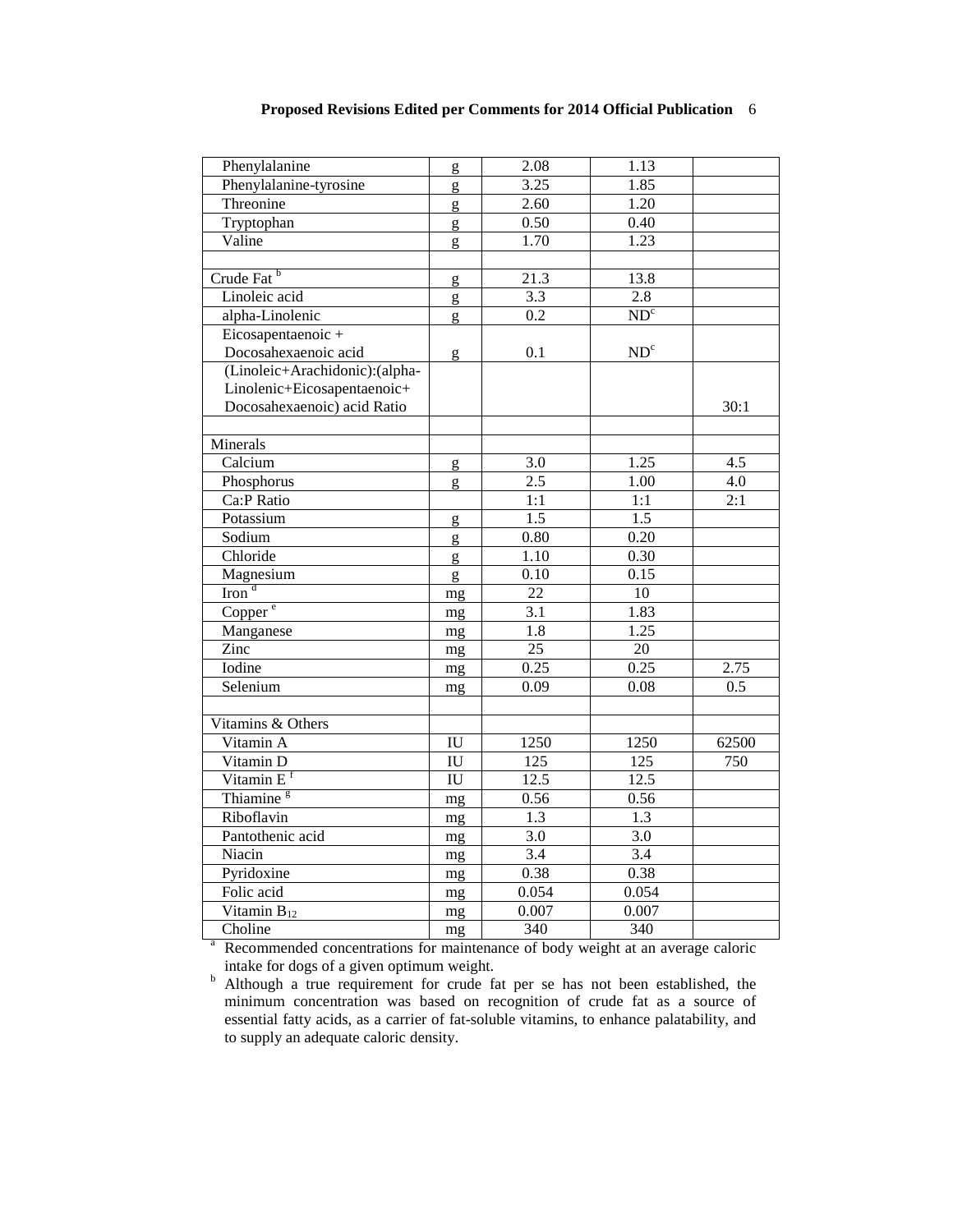- $\epsilon$  ND Not Determined. While a minimum requirement has not been determined, sufficient amounts of omega-3 fatty acids are necessary to meet the maximum omega-6:omega-3 fatty acid ratio.<br> $d$  Average apparent digestibility for iron associated with recommended minimums is
- 20% of that consumed. Because of very poor apparent digestibility, iron from carbonate or oxide sources that are added to the diet should not be considered in determining the minimum nutrient concentration for iron.
- Because of very poor apparent digestibility, copper from oxide sources that are added to the diet should not be considered in determining the minimum nutrient concentration for copper.<br>It is recommended that the ratio of IU of vitamin E to grams of polyunsaturated fatty
- acids (PUFA) be  $> 0.6$ :1. A diet containing 50 IU of vitamin E will have a ratio of  $>$ 0.6:1 when the PUFA content is 83 grams or less. Diets containing more than 83 grams of PUFA should contain an additional 0.6 IU of vitamin E for every gram of PUFA. g Because **processing may destroy up to 90% of the thiamine in the diet,** allowances in
- formulation should be made to ensure the minimum nutrient concentration for thiamine is met after processing.

# **CHANGES TO AND RATIONALE FOR NUTRIENT CONCENTRATIONS - DOG FOODS**

## CALORIC DENSITY

The 2007 AAFCO Canine Nutrition Expert Subcommittee (CNES) chose to set the presumed caloric density for dog food products at 4000 kcal metabolizable energy (ME) per kilogram (kg) dry matter (DM) for both the nutrient concentrations per kg DM and the nutrient amounts per 1000 kcal ME in order to be consistent with the presumed caloric density used in the 2006 *Nutrient Requirements of Dogs and Cats*<sup>1</sup> and in the current AAFCO Cat Food Nutrient Profiles. Prior to the 2014 revisions to the Profiles, the presumed caloric density for dog foods was set at 3500 kcal ME/kg DM for nutrient concentrations per kg DM and at 4500 kcal ME/kg DM for nutrient amounts per 1000 kcal ME, although mathematical conversion between the two tables was accomplished using 3500 kcal/kg DM as the caloric density. The presumed caloric density is not a minimum or a maximum content that a product must meet to reference the profiles, but it does dictate the factor used to convert between expressions of nutrient content per kg DM versus per 1000 kcal ME and the minimum concentrations of required nutrients in complete and balanced products. Because the denominator for converting from concentrations per kg DM to amounts per 1000 kcal ME has increased from 3.5 to 4.0, values in the per 1000 kcal ME table in some instances may appear less than corresponding values listed prior to 2014 even though DM concentrations may not have changed or even increased slightly. Corrections to amounts of nutrients in formulations differing in caloric density from the presumed value of 4000 kcal ME/kg DM are discussed below.

#### PROTEIN

The minimum concentration of protein for growth and reproduction was increased slightly from 22% to 22.5% DM consistent with the RA for growth established by the 2006 NRC.<sup>1</sup> The minimum concentration in the AAFCO Dog Food Nutrient Profile for Adult Maintenance was not changed from the previous value of 18%.

The CNES established minimum recommended amounts for the essential amino acids methionine and phenylalanine consistent with the RA proposed by the NRC in addition to the previous minimum recommended amounts of methionine plus cystine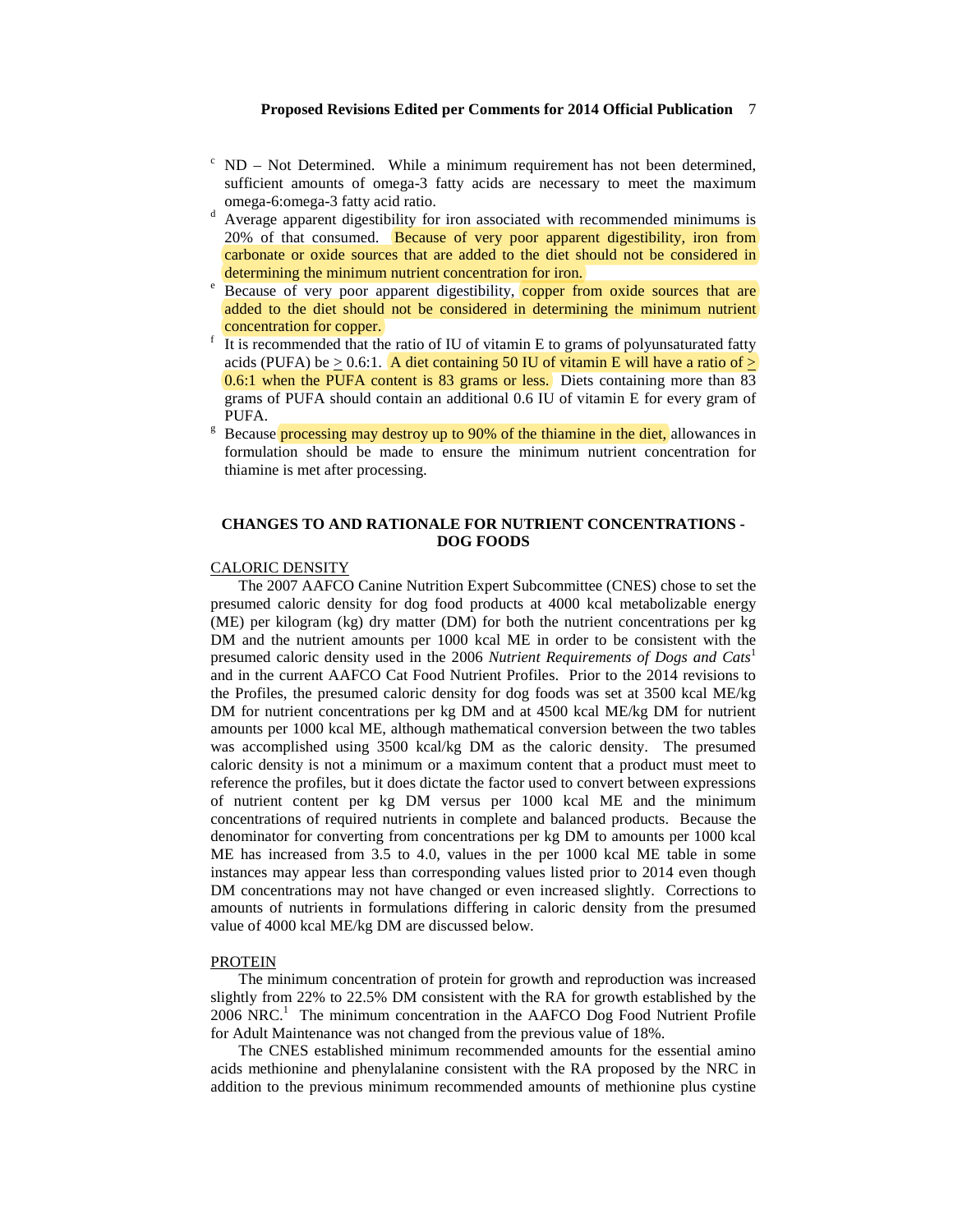and phenylalanine plus tyrosine. The CNES felt it prudent to include specific minimums for methionine and phenylalanine because although some, or all, of the requirement for cystine and tyrosine can be met from excess methionine and phenylalanine, respectively, the reverse is not true. Some of the previous recommendations for dietary concentrations of essential amino acids in the Dog Food Nutrient Profile for Adult Maintenance (i.e., histidine, lysine, threonine and tryptophan) were greater than the corresponding RA in the 2006 NRC and the CNES elected to retain the previously recommended amounts for these amino acids in the current Dog Food Nutrient Profile for Adult Maintenance.

Minimum concentrations of some essential amino acids in the Dog Food Nutrient Profile for Growth and Reproduction were increased, usually to match the NRC RA for growth (i.e., arginine, leucine, methionine, methionine-cystine, phenylalanine-tyrosine and valine). Although the NRC RA for total crude protein during lactation is essentially identical to the RA for growth (22.0% versus 22.5%), several of the RA for essential amino acids during lactation are greater than the RA for growth. In some cases (i.e., histidine, isoleucine, lysine, phenylalanine, and threonine) the difference was small and the CNES elected to set the recommended amount in the Growth and Reproduction Profile at the larger NRC RA for lactation. For other essential amino acids (i.e., leucine and valine) the RA proposed by the NRC for lactation is substantially more than the RA for growth, and in the case of leucine and valine the concentrations are equal to, or greater than, the corresponding RA for the cat during lactation, an obligate carnivore with protein requirements generally greater than those for the dog. The NRC ad hoc committee indicated that it set the RA based on, "lowest concentrations of each of the essential amino acids from digestible protein in commercial dry expanded diets that have been shown to sustain normal gestation and lactation for bitches." The CNES chose not to increase the recommended concentrations for leucine and valine to those of the NRC RA for lactation based on lack of documented problems with the previous concentrations in the AAFCO Dog Food Nutrient Profile for Growth and Reproduction and the relative disparity in the RA between canine versus feline protein requirements. The CNES did not elect to change the tryptophan concentration in the Dog Food Nutrient Profile for Growth and Reproduction for two reasons. The CNES had access to feeding studies and a publication showing that the minimum requirement for tryptophan in Labrador retriever puppies was less than the current concentration in AAFCO Dog Food Nutrient Profile for Growth and Reproduction and that the tryptophan concentration of 0.2% DM already provided approximately a 25% safety margin.<sup> $\bar{6}$ </sup> The CNES was also aware that it was nearly impossible to formulate a product at the minimum protein concentration to contain more than 0.2% tryptophan on a DM basis from typical ingredients without including crystalline tryptophan in the formula.

Insufficient data were available to demonstrate detrimental effects of high protein intake in the normal dog to allow for any definitive maximum concentrations for protein or amino acids to be established. The CNES is aware of the findings regarding excess lysine at some concentration between 2.0% and 4.0% lysine/kg DM to produce depression in growth of puppies and clinical signs associated with arginine deficiency when arginine is present at 0.4% DM, and that FEDIAF has established a concentration of 2.8% lysine in DM as a maximum.<sup>3,7</sup> However, this information was available prior to the establishment of the original AAFCO Nutrient Profiles and did not result in a maximum lysine content being established by the 1990 Expert Subcommittee. Furthermore, the 2007 CNES notes that the minimum recommended arginine content for growth and reproduction is 2.5 times the concentration of 0.4% arginine/kg DM required to produce the noted adverse effects in combination with lysine at more than 2.0%/kg DM.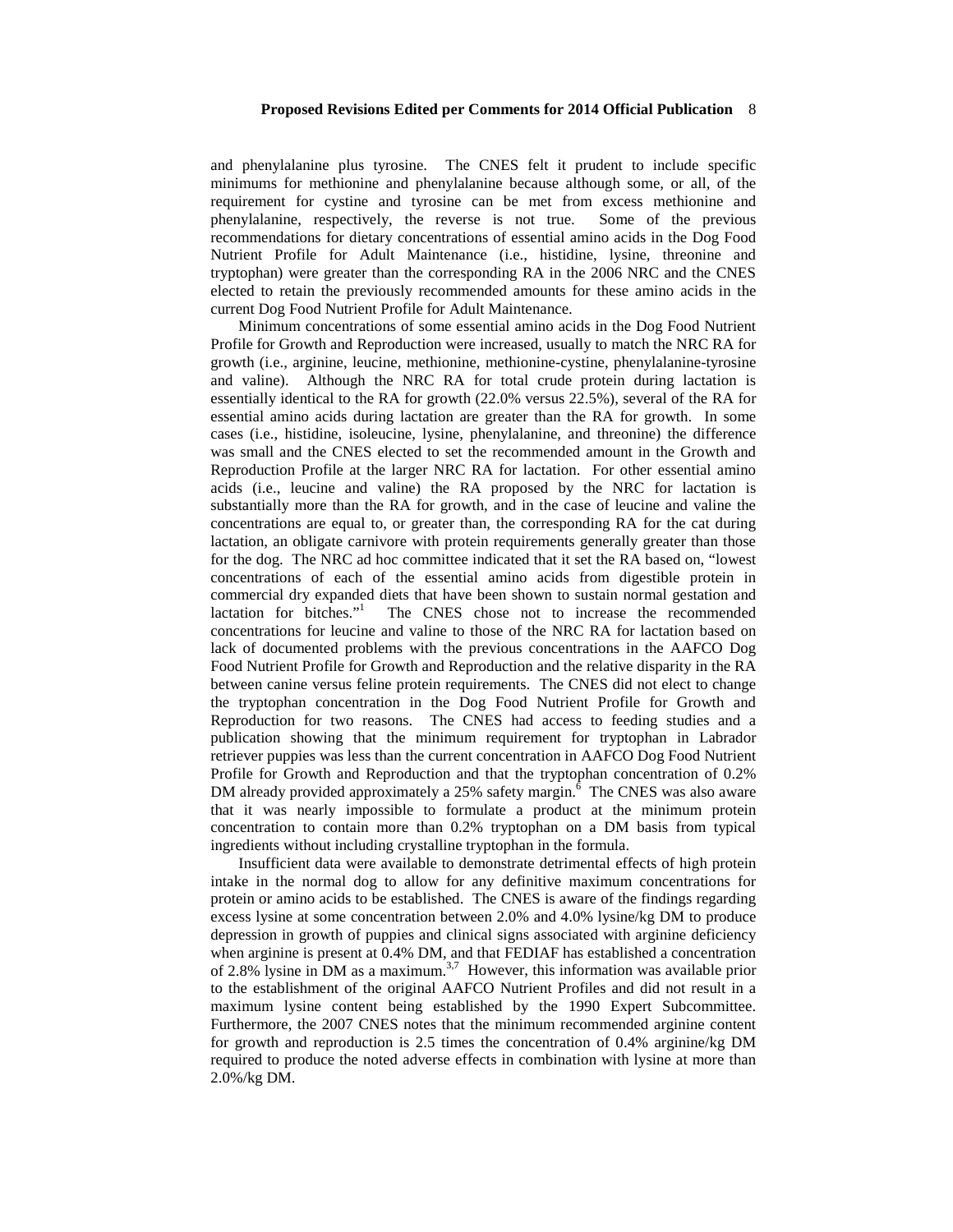#### FAT/FATTY ACIDS

The CNES increased the minimum recommended amount for total fat in the AAFCO Dog Food Nutrient Profiles by 0.5% to 8.5% for Growth and Reproduction and 5.5% for Adult Maintenance. These concentrations are consistent with the RA for total fat in the 2006 NRC and the FEDIAF Guidelines. The CNES also increased the minimum recommended linoleic acid concentration in the Growth and Reproduction Profile from 1.0% to 1.3% and in the Adult Maintenance Profile from 1.0% to 1.1%, again consistent with the RA in the 2006 NRC. The CNES did not set a minimum recommended concentration for arachidonic acid in either profile, but did establish minimum recommended concentrations for some fatty acids in the n-3 (omega-3) series in the Growth and Reproduction Profile, specifically, alpha-linolenic acid at 0.08%, and the combination of eicosapentaenoic plus docosahexaenoic acids at 0.05%, of DM. Because the scientific evidence to date indicates that these n-3 fatty acids are needed for the development of the nervous and visual systems during fetal and neonatal life stages, the CNES did not feel there was scientific justification for setting a specific minimum recommended concentrations for n-3 fatty acids for adult maintenance. A recommendation in a comment to list quantities of alpha-linolenic acid and eicosapentaenoic plus docosahexaenoic acids for adult maintenance as being not determined (ND) was accepted by the AAFCO Pet Food Committee.

The CNES did not establish maximum concentrations for fat or fatty acids despite the NRC listing a safe upper limit (SUL) for total crude fat, linoleic acid, and the combination of eicosapentaenoic plus docosahexaenoic acids. The CNES felt it likely that insufficiencies in other nutrients will occur in a conventional formula before an inclusion of 33% crude fat in DM is reached. Also, although some differences in delayed hypersensitivity reactions were noted in studies cited by the NRC as the basis for setting the SUL for eicosapentaenoic plus docosahexaenoic acids, the 2007 CNES noted that those differences are not unequivocally undesirable or detrimental.<sup>8,9</sup> The CNES did elect to set a maximum for the ratio of the sum of linoleic plus arachidonic acids to the sum of alpha-linolenic, eicosapentaenoic, and docosahexaenoic acids at 30:1 given the modulating effects of n-3 fatty acids on n-6 metabolism and the predominant contribution of these fatty acids to the n-6 and n-3 fatty acid contents, respectively, in conventional dog food formulas.

#### CALCIUM & PHOSPHORUS

The CNES decreased the recommended minimum concentration of calcium and phosphorus in the Adult Maintenance Profile by 0.1% to 0.5% and 0.4%, respectively. The current recommended minimum concentrations are 0.1% more than the RA for calcium and phosphorus on a DM basis for adult maintenance in the 2006 NRC but consistent with the concentrations in the FEDIAF Guidelines. The CNES increased the minimum calcium and phosphorus concentrations in the Growth and Reproduction Profile to 1.2% and 1.0%, respectively, consistent with the 2006 NRC RA and FEDIAF Guidelines. The CNES recommended that the calcium and phosphorus in growth formulas for the large-bred or large-size dogs be allowed to decrease to 0.9% and 0.75%, respectively, while still being judged to meet the Growth and Reproduction Nutrient Profile. However, based on comments and a publication $10$  demonstrating that some diets containing 0.88% to 1.04% Ca on a DM basis (2.2 to 2.6 g Ca/1000 kcal ME) when fed to medium- or large-breed puppies produced inhibited growth in 10 week growth studies compared to diets containing between 1.3 to 1.8% Ca, the AAFCO Pet Food Committee elected to keep the minimum recommended calcium and phosphorus concentrations in the Growth and Reproduction Nutrient Profile at 1.2% and 1.0%, respectively, for all dog food products that substantiate nutritional adequacy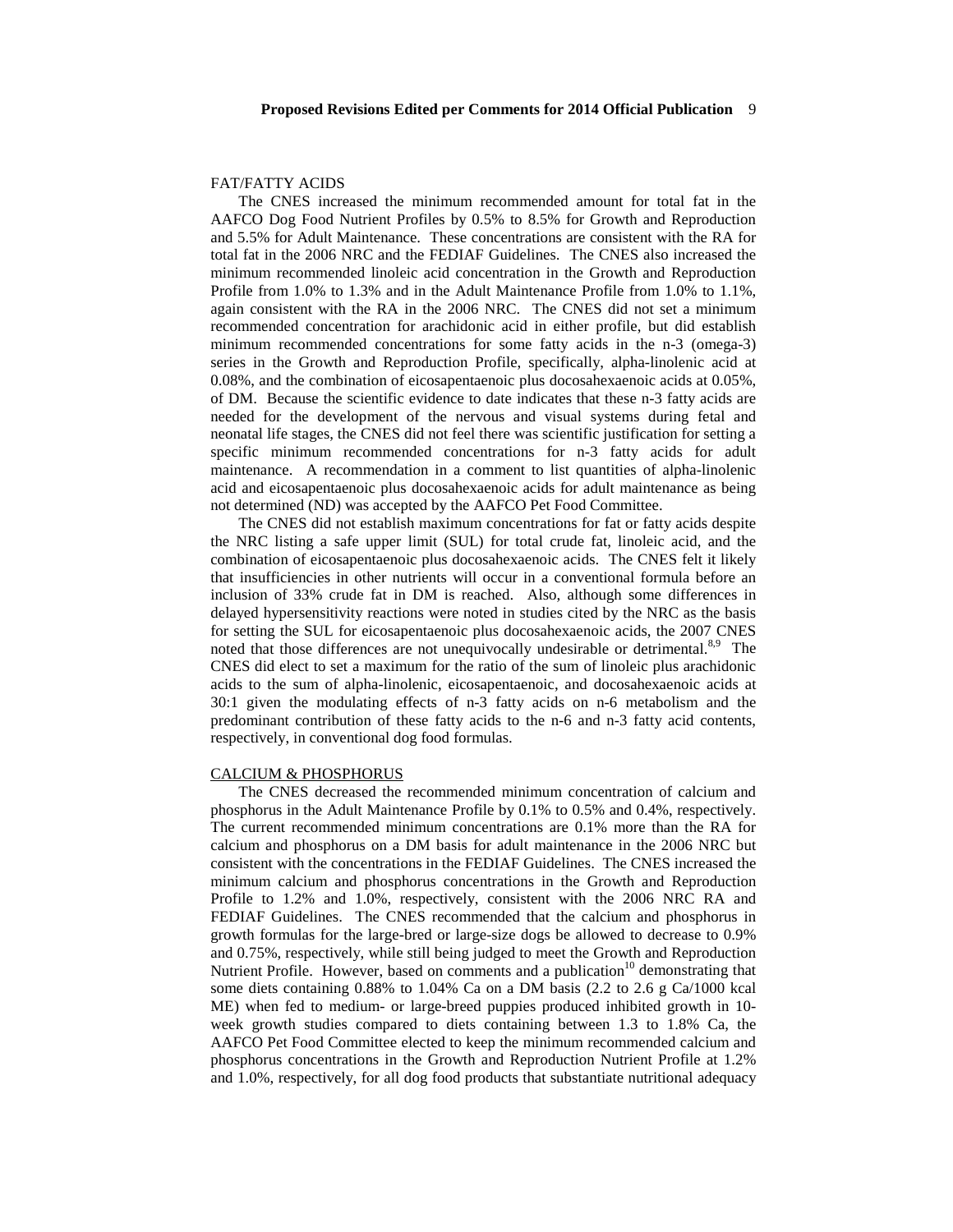based on being formulated to meet the nutrient content of the Dog Food Nutrient Profile for Growth and Reproduction.

Because of concerns for excess calcium to produce detrimental effects in growing dogs of large and giant breeds, <sup>10-13</sup> the 2007 CNES deemed that additional restriction to the maximum limit for calcium was warranted and lowered the maximum calcium concentration to 1.8% DM. The CNES did not believe it necessary to decrease the previous maximum calcium concentration of 2.5% for adult dogs or growing dogs of small or moderate size breeds. However, the AAFCO Pet Food Committee felt that only one maximum value should be established, especially to ensure all life stage products were properly formulated. Thus, the AAFCO Pet Food Committee elected to set the maximum calcium for all dog foods formulated to meet the Dog Food Nutrient Profiles at 1.8% DM. The CNES retained the maximum phosphorus concentration of 1.6% DM for both profiles, as well as the minimum and maximum values of 1:1 and 2:1, respectively, for the calcium to phosphorus ratio.

# OTHER MACROMINERALS

## POTASSIUM

The 2007 CNES elected to retain the recommended minimum potassium concentration at 0.6% DM for both Profiles. Although the RA in the 2006 NRC and some concentrations in the FEDIAF Guidelines are less than 0.6% DM for potassium, the CNES felt that the potassium concentration did not warrant changing especially given that potential toxicosis of potassium was not a practical concern. Thus, a maximum concentration for potassium was not established.

## SODIUM & CHLORIDE

The 2007 CNES did not change the minimum recommendation for sodium or chloride in the Growth and Reproduction Nutrient Profile as the values are slightly above the 2006 NRC RA. The 2007 CNES made an editorial increase in the recommended minimum concentrations for sodium and chloride in the Adult Maintenance Nutrient Profile to match the 2006 NRC RA. For sodium the increase was from 0.06% to 0.08% DM and for chloride from 0.09 to 0.12% DM. The recommended minimum concentrations for sodium and chloride in both dog food nutrient profiles continue to reflect the 1:1.5 sodium to chloride ratio of salt previously used by the 1990 CNES to justify recommended chloride concentrations. As noted by the 1990 CNES, because palatability and food consumption would decline due to excess sodium before adverse health effects were observed, setting a maximum concentration for sodium was not of practical concern.

#### MAGNESIUM

The 2007 CNES increased the minimum recommended concentration for magnesium from 0.04 to 0.06% in Adult Maintenance and Growth and Reproduction Nutrient Profiles to match the 2006 NRC RA for adult maintenance and peak lactation, respectively. The 2007 CNES deleted the maximum recommended concentration for magnesium due to lack of data specific to dogs in both the 2006 NRC and the 2005 *Mineral Tolerances of Animals*. The only comment regarding maximum magnesium content in the 2006 NRC was that a SUL for magnesium in the diets of dogs was greater than 1.7% DM.

#### MICROMINERALS

#### IRON

The 2007 CNES made an editorial change to the minimum concentration for iron in the Growth and Reproduction Nutrient Profile to make the concentration consistent with a presumed caloric density of 4000 kcal ME/kg DM which makes the recommended concentration consistent with the RA from the 2006 NRC and the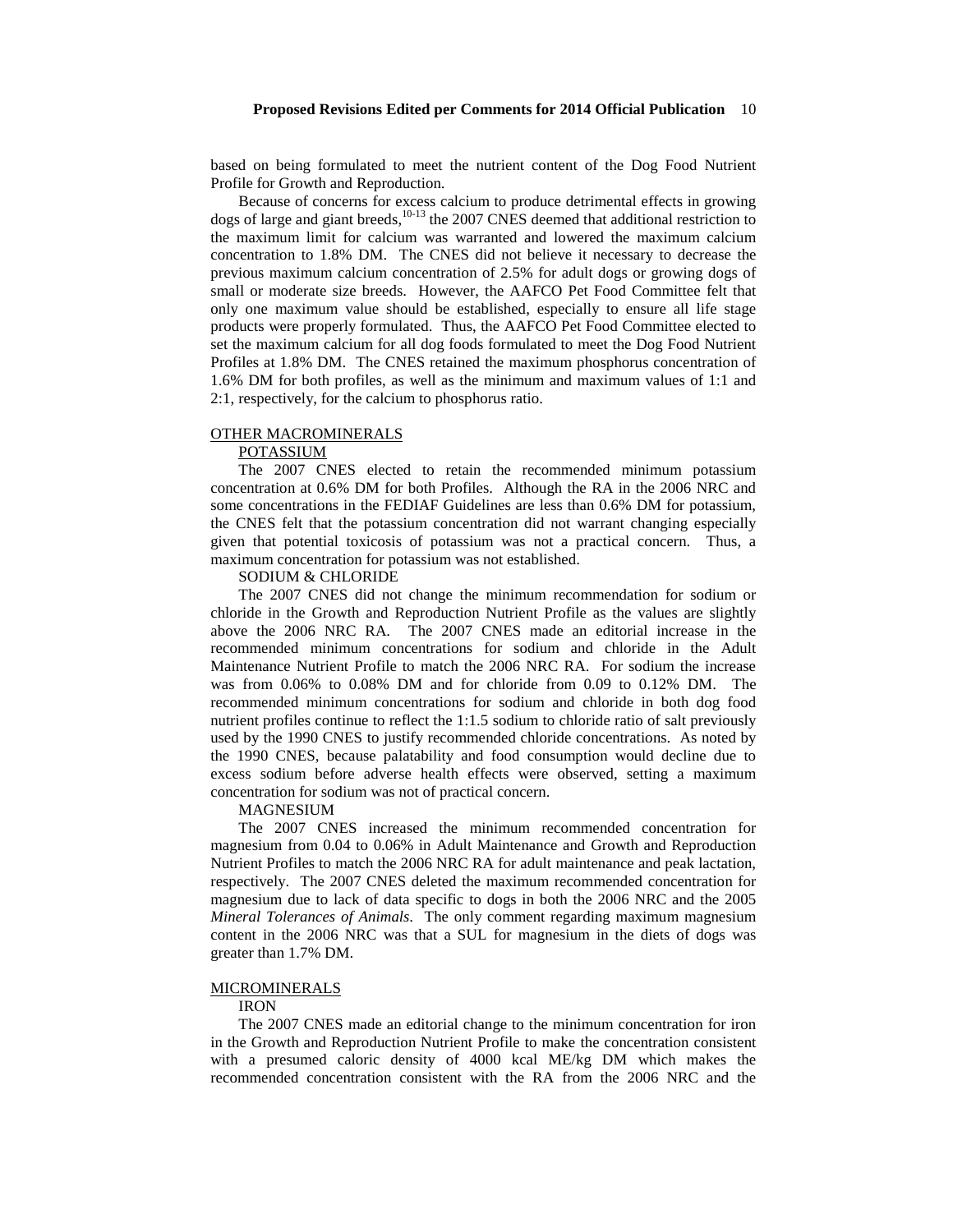FEDIAF Guidelines for same life stages. The 2007 CNES decreased the recommendation for adult maintenance from 80 to 40 mg/kg DM based on considerations that the RA of the 2006 NRC was 30 mg/kg DM and the FEDIAF Guidelines concentration was 36 mg/kg DM. The 2007 CNES deleted the maximum concentration for iron based on one scientific and one practical regulatory consideration. First, the 2006 NRC indicated that appropriate data for setting a SUL for iron in dog foods are not available. The previous maximum concentration was stated to be based on tolerance data in swine. The 2005 *Mineral Tolerance of Animals* indicated that the listed tolerance of 3000 mg/kg DM for swine needed to be confirmed by long-term studies and all other tolerances for iron listed in that publication are 6 times less than 3000 mg/kg DM. Second, the implied safety of a maximum concentration presumes some amount of apparent digestibility and, as noted above, the apparent digestibility of iron in any given diet or combination of ingredients can vary from less than 10% to near 100%. Some sources of iron are considered unavailable and used for their technical effects (i.e., color) on the product and not for their nutrient contribution of iron to the animal. Such unavailable sources will still contribute iron to an analytical result for determining product content, and thus a maximum concentration set for available sources of iron might prohibit use of unavailable sources for coloring, whereas a maximum concentration set for unavailable colorants might permit use of unsafe amounts of available sources on the basis of analytical content. Thus, the 2007 CNES elected to delete the previous maximum of 3000 mg/kg DM and not list any other value as a maximum for iron. Manufacturers should note that iron is toxic at some amount greater than the recommended quantities, but the exact amount is unknown for dogs.

#### **COPPER**

The minimum concentration for copper in the Adult Maintenance Nutrient Profile was not changed from the previous amount of 7.3 mg/kg DM, the concentration being consistent with that of the FEDIAF Guidelines and slightly more than the 2006 NRC RA of 6.0 mg/kg. The 2007 CNES increased the minimum recommended concentration in the Growth and Reproduction Nutrient Profile to 12.4 mg/kg DM, consistent with the 2006 NRC RA for peak lactation and slightly more than FEDIAF Guidelines and the NRC RA for growth. Because of poor bioavailability, the use of copper oxide as a nutritional source is excluded.<sup>15</sup> The 2007 CNES deleted the copper maximum concentration for many of the same science-based reasons cited above for deleting the maximum for iron content.

#### MANGANESE

The minimum concentration for manganese in the Adult Maintenance Nutrient Profile was not changed from the previous amount of 5.0 mg/kg DM, the amount being slightly more than the 2006 NRC RA of 4.8 and slightly less than the FEDIAF Guidelines of 5.6 mg/kg DM. The 2007 CNES increased the minimum recommended concentration in the Growth and Reproduction Nutrient Profile to 7.2 mg/kg DM, consistent with the 2006 NRC RA for peak lactation and slightly more than FEDIAF Guidelines concentrations and NRC RA for growth.

ZINC

The 2006 NRC RA for zinc in growth, reproduction, and adult maintenance formulations was less than the previous concentration in the Dog Food Nutrient Profiles of 120 mg/kg DM and the 2007 CNES decreased the recommended minimum concentration to 100 mg/kg DM in the Growth and Reproduction Nutrient Profile and to 80 mg/kg DM in the Adult Maintenance Nutrient Profile consistent with the 2006 NRC RA and FEDIAF Guidelines concentrations. Both the 2005 *Mineral Tolerance of Animals* and the 2006 *Nutrient Requirements of Dogs and Cats* state there is not enough data available to set a tolerance or SUL for zinc in dog foods. The 2007 CNES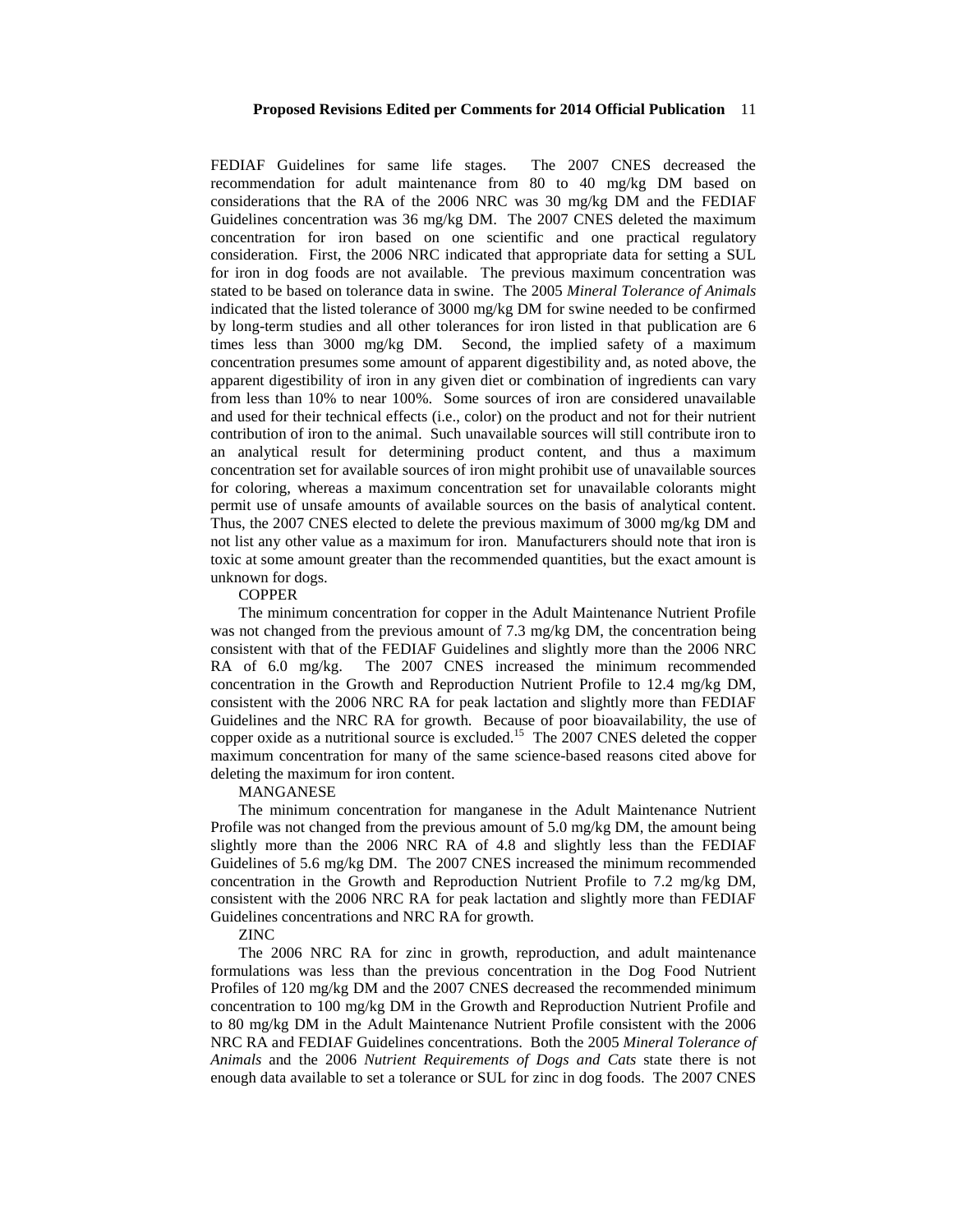elected to delete the previous maximum concentration of 1000 mg/kg DM that was based on the maximum tolerance concentration recommended for swine rations. The CNES noted that the swine tolerance of 1000 mg/kg DM was the greatest concentration for any tolerance for zinc listed in the 2005 *Mineral Tolerance of Animals.*

#### IODINE

The 2006 NRC RA for iodine in dog foods is 0.88 mg/kg DM. The FEDIAF Guideline concentrations range from 0.9 to 1.5 mg/kg DM. In considering the basis for these various recommended concentrations the 2007 CNES felt a recommended minimum concentration of 1.0 mg/kg to be prudent and adequate to support adult maintenance as well as growth and reproduction.

The 2007 CNES revised the maximum concentration for iodine based on the following considerations. Although neither the 2005 *Mineral Tolerances for Animals* nor the 2006 *Nutrient Requirements of Dogs and Cats* established a tolerance or SUL for iodine in diets for dogs, both publications cite data that indicate a commercial formulation containing 5.6 mg iodine/kg diet had adverse effects on thyroid function.<sup>16,17</sup> FEDIAF also notes these studies, but faulted the studies for using a diet deficient in calcium, phosphorus and potassium, and fed in excessive quantities. The 2008 FEDIAF Guidelines indicate a maximum concentration for iodine of 11 mg/kg DM when other minerals are within acceptable concentrations and the products are fed in appropriate quantities. The tolerances for iodine in the 2005 *Mineral Tolerances of Animals* that have been established for various species range from 5 mg/kg DM in diets for horses to 400 mg/kg DM in diets for swine. Given that the NRC tolerance for horses is 10 times less than the general maximum concentration of 50 mg iodine/kg DM recommended by AAFCO, the 2007 CNES felt the value of 50 mg/kg DM to no longer be appropriate for setting a maximum concentration for iodine in dog foods. The 2007 CNES acknowledges that additional studies may allow further refinement of a maximum amount of iodine in foods for dogs, but until such data are available the CNES felt it prudent to adopt the FEDIAF position and set 11 mg iodine per kg DM as the maximum concentration of iodine in dog foods.

#### SELENIUM

The recommended minimum concentration of selenium was increased to 0.35 mg/kg DM in Adult Maintenance and Growth and Reproduction Nutrient Profiles consistent with the 2006 NRC RA for selenium. The 2007 CNES notes there is a difference between added selenium and total selenium content. The approval of food additives for addition of selenium to animal feeds limits the total amount of selenium that may be added to feed to 0.3 mg/kg from all approved sources on an as-fed basis (90% DM feeds), roughly equivalent to 0.333 mg/kg on a DM basis. The recommended minimum concentration of 0.35 mg selenium/kg DM in dog foods is the sum of selenium from all ingredients in the product, both approved food additives used specifically to add selenium to the product, as well as selenium contained as a constituent of other ingredients. As there is generally more than 0.05 mg selenium/kg DM in ingredients used to supply protein and fat to typical pet food formulations, the 2007 CNES believes the limitation of 0.3 mg selenium/kg DM from approved selenium additives will not hinder a manufacturer's ability to meet the minimum recommended concentration of 0.35 mg selenium/kg DM.

Both the 2006 NRC and the 2005 *Mineral Tolerance of Animals* state no data are available upon which to establish a SUL or tolerance for selenium in diets for dogs. Both NRC publications cite the fifth edition of *Trace Elements in Human and Animal Nutrition* published in 1986 for information indicating a dietary concentration of 5 mg/kg DM resulted in toxicity in dogs.<sup>18</sup> The 2007 CNES acknowledges the NRC has indicated in the years since the publication of the first edition of *Mineral Tolerance of*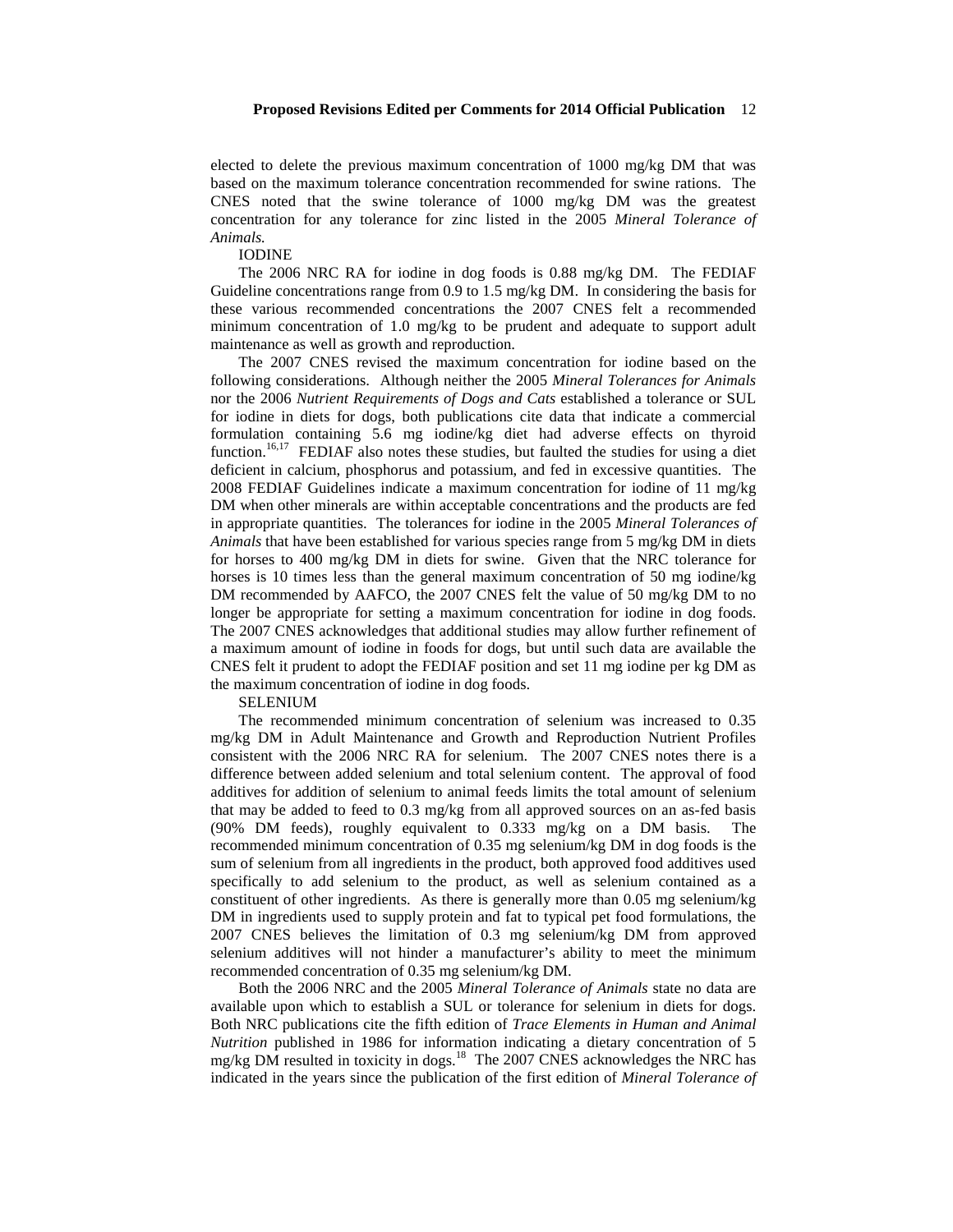*Domestic Animals* set a tolerance of 2.0 mg of selenium per kg DM for all species in 1980 that the value has been challenged as an underestimate of the true tolerance for several species, and that during 1980 to 2005 greater tolerances for selenium have been established for some species. Although the true tolerance for dogs may be greater than 2, but less than 5, mg selenium/kg DM, the 2007 CNES believes it to be prudent to retain the maximum concentration for selenium at 2.0 mg/kg DM until such time as empirical data permit a greater and more definitive maximum to be established.

#### VITAMINS

The 2007 CNES did not believe there were data sufficient to change any of the recommended minimum concentrations for the fat soluble vitamins or the maximum concentration for vitamin A. The 2007 CNES decreased the maximum vitamin D concentration in consideration of the SUL and maximums set by the 2006 NRC and FEDIAF Guidelines based on the studies conducted by Tryfondidou et al.<sup>19,20</sup> The maximum vitamin D concentration was reduced to 3000 IU/kg DM (750 IU/1000 kcal ME) which is 6 times the recommended minimum concentration and 1000 IU/kg less than the amount shown to produce disruption of endochondrial ossification in growing Great Dane puppies. The 2007 CNES noted that the 2006 *Nutrient Requirements of Dogs and Cats* had not established a SUL for vitamin E based on there being no information on vitamin E toxicity in dogs, and so deleted the maximum concentration for vitamin E in the Dog Food Nutrient Profiles. The 2007 CNES increased the minimum concentrations of thiamine, riboflavin and pyridoxine consistent with the RA of the 2006 NRC. For pantothenic acid, niacin, folic acid, vitamin  $B_{12}$  and choline, the 2007 CNES elected to set the recommended concentrations in the AAFCO Dog Food Nutrient Profiles equal to the 2006 NRC adequate intake (AI) recommendation based on indications that the AI already provided a margin of safety above the minimum requirements for these compounds.

| <b>Nutrients</b>       | <b>Units</b> | Growth &            | Adult                | <b>Maximum</b> |
|------------------------|--------------|---------------------|----------------------|----------------|
|                        | DM           | <b>Reproduction</b> | <b>Maintenance</b>   |                |
|                        | <b>Basis</b> | <b>Minimum</b>      | Minimum <sup>b</sup> |                |
| Crude Protein          | $\%$         | 30.0                | 26.0                 |                |
| Arginine               | $\%$         | 1.24                | 1.04                 |                |
| Histidine              | $\%$         | 0.33                | 0.31                 |                |
| Isoleucine             | $\%$         | 0.56                | 0.52                 |                |
| Leucine                | $\%$         | 1.28                | 1.24                 |                |
| Lysine                 | $\%$         | 1.20                | 0.83                 |                |
| Methionine             | $\%$         | 0.62                | 0.20                 | 1.5            |
| Methionine-cystine     | $\%$         | 1.10                | 0.40                 |                |
| Phenylalanine          | $\%$         | 0.52                | 0.42                 |                |
| Phenylalanine-         | $\%$         | 1.92                | 1.53                 |                |
| tyrosine               |              |                     |                      |                |
| Threonine              | $\%$         | 0.73                | 0.73                 |                |
| Tryptophan             | $\%$         | 0.25                | 0.16                 | 1.7            |
| Valine                 | $\%$         | 0.64                | 0.62                 |                |
|                        |              |                     |                      |                |
| Crude Fat <sup>c</sup> | $\%$         | 9.0                 | 9.0                  |                |

# **AAFCO CAT FOOD NUTRIENT PROFILES BASED ON DRY MATTER <sup>a</sup>**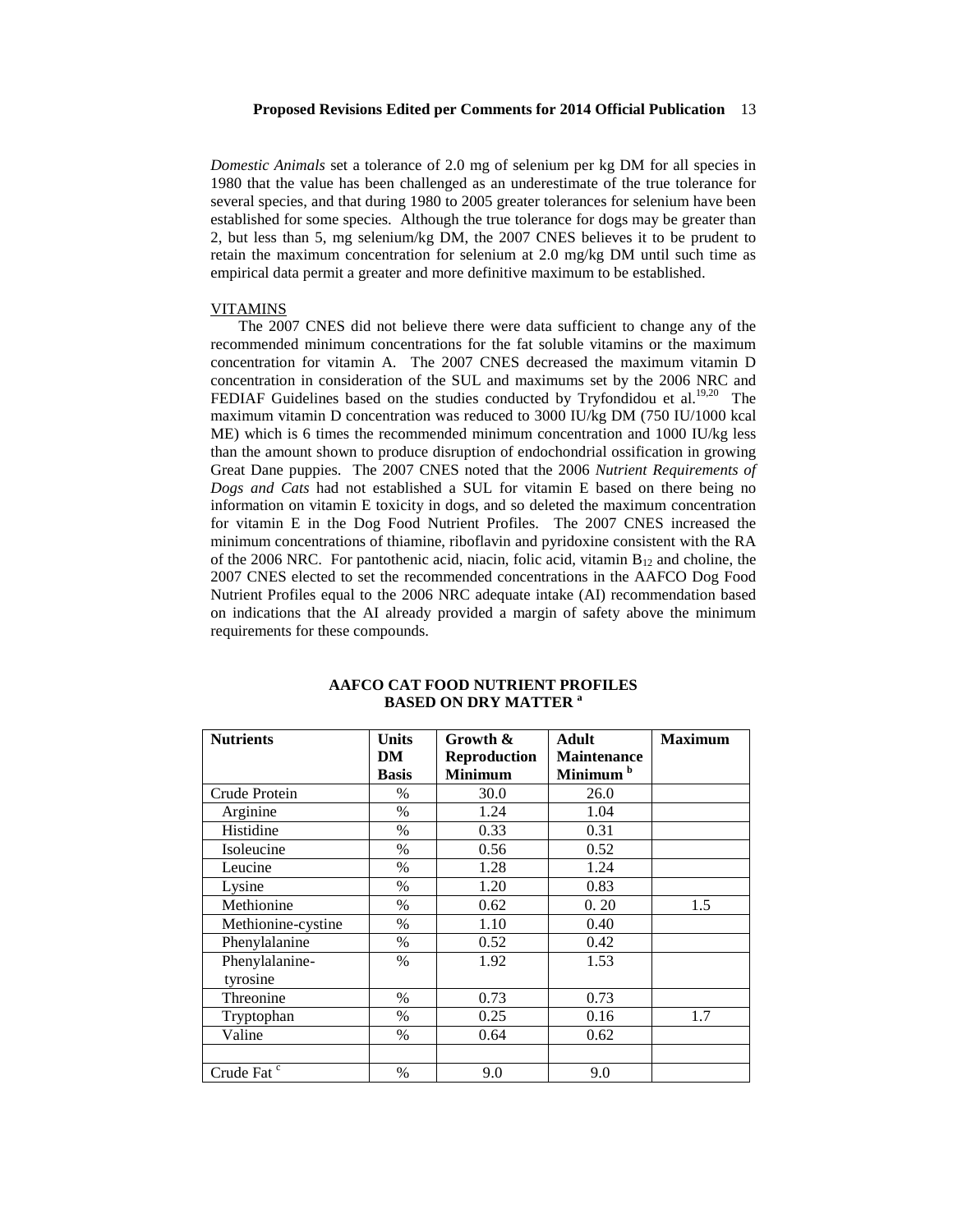| Linoleic acid                       | $\%$            | 0.6   | 0.6               |        |
|-------------------------------------|-----------------|-------|-------------------|--------|
| alpha-Linolenic acid                | $\%$            | 0.02  | ND <sup>d</sup>   |        |
| Arachidonic acid                    | $\%$            | 0.02  | 0.02              |        |
| Eicosapentaenoic +                  |                 |       |                   |        |
| Docosahexaenoic                     |                 |       |                   |        |
| acid                                | $\%$            | 0.012 | ND <sup>d</sup>   |        |
|                                     |                 |       |                   |        |
| Minerals                            |                 |       |                   |        |
| Calcium                             | $\%$            | 1.0   | 0.6               |        |
| Phosphorus                          | $\%$            | 0.8   | 0.5               |        |
| Potassium                           | $\%$            | 0.6   | 0.6               |        |
| Sodium                              | $\%$            | 0.2   | 0.2               |        |
| Chloride                            | $\%$            | 0.3   | 0.3               |        |
| Magnesium <sup>e</sup>              | $\%$            | 0.08  | 0.04              |        |
| $\overline{\text{Iron}}^{\text{f}}$ | mg/kg           | 80    | 80                |        |
| Copper (extruded) <sup>g</sup>      | mg/kg           | 15    | 5                 |        |
| Copper (canned) $g$                 | mg/kg           | 8.4   | $\overline{5}$    |        |
| Manganese                           | mg/kg           | 7.6   | $\overline{7.6}$  |        |
| Zinc                                | mg/kg           | 75    | 75                |        |
| Iodine                              | mg/kg           | 1.8   | 0.6               | 9.0    |
| Selenium                            | mg/kg           | 0.3   | 0.3               |        |
|                                     |                 |       |                   |        |
| Vitamins & Others                   |                 |       |                   |        |
| Vitamin A                           | IU/kg           | 6668  | 3332              | 333300 |
| Vitamin D                           | IU/kg           | 280   | 280               | 30080  |
| Vitamin $Eh$                        | IU/kg           | 40    | 40                |        |
| Vitamin $K^i$                       | mg/kg           | 0.1   | 0.1               |        |
| Thiamine <sup>j</sup>               | mg/kg           | 5.6   | 5.6               |        |
| Riboflavin                          | mg/kg           | 4.0   | 4.0               |        |
| Pantothenic acid                    | mg/kg           | 5.75  | 5.75              |        |
| Niacin                              | mg/kg           | 60    | 60                |        |
| Pyridoxine                          | mg/kg           | 4.0   | 4.0               |        |
| Folic acid                          | mg/kg           | 0.8   | 0.8               |        |
| $\overline{\text{Biotin}}^k$        | mg/kg           | 0.07  | 0.07              |        |
| Vitamin $B_{12}$                    | mg/kg           | 0.020 | 0.020             |        |
| Choline                             | mg/kg           | 2400  | 2400              |        |
| Taurine (extruded)                  | $\%$            | 0.10  | 0.10              |        |
| Taurine (canned)                    | $\overline{\%}$ | 0.20  | $\overline{0.20}$ |        |

<sup>a</sup> Presumes an energy density of 4000 kcal ME/kg as determined in accordance with Regulation PF9. Formulations greater than 4000 kcal ME/kg must be corrected for energy density; formulations less than 4000 kcal ME/kg need not be corrected for energy. Formulations of low-energy density should not be considered adequate for growth or reproductive needs based on comparison to the Profiles alone.

 $\overrightarrow{P}$  Recommended concentrations for maintenance of body weight at an average caloric intake for cats of a given optimal weight.<br>c Although a true requirement for crude fat per se has not been established, the

minimum concentration was based on recognition of crude fat as a source of essential fatty acids, as a carrier of fat-soluble vitamins, to enhance palatability, and to supply an adequate caloric density.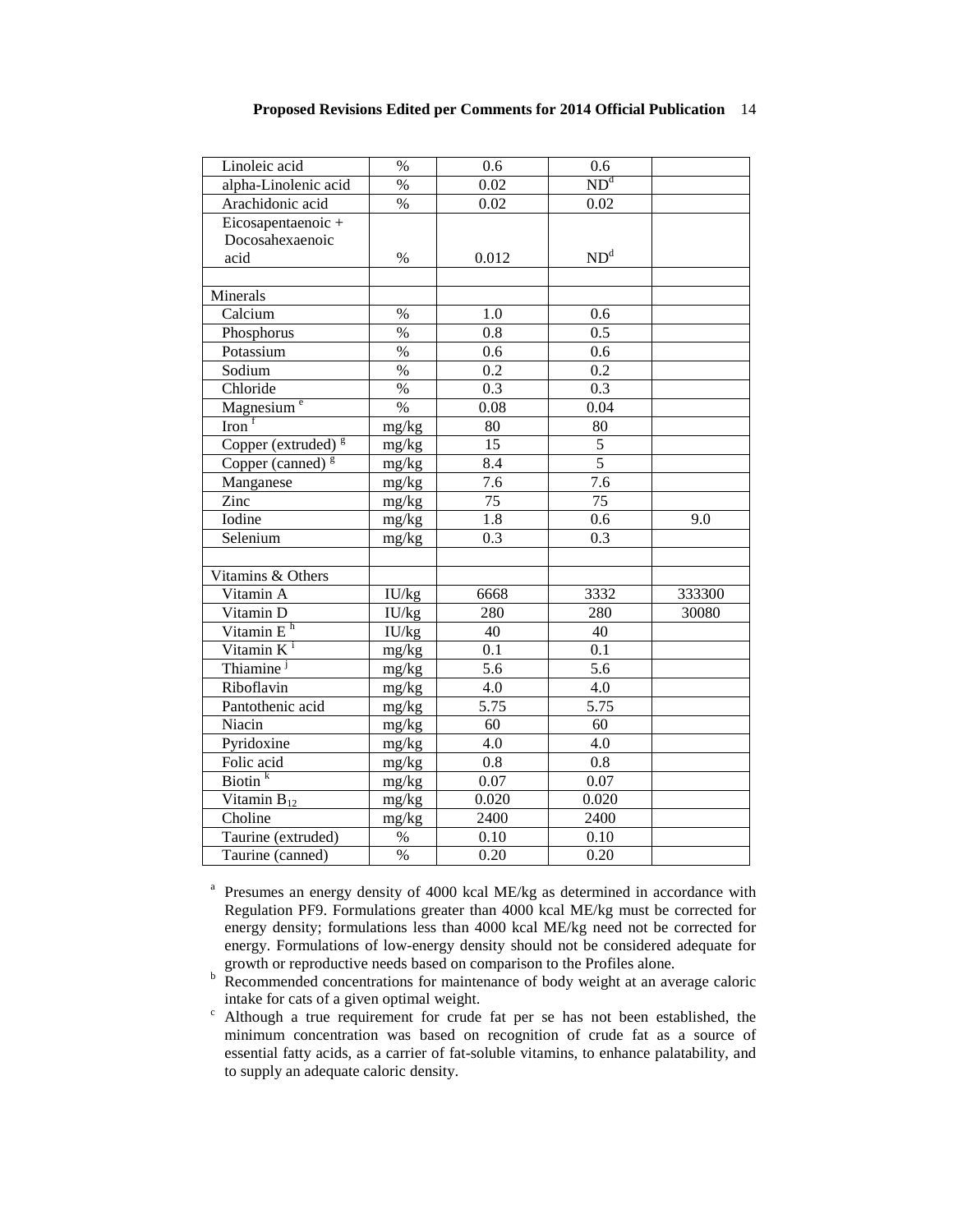- 
- <sup>d</sup> ND Not Determined.<br><sup>e</sup> If the mean urine pH of cats fed *ad libitum* is not below 6.4, the risk of struvite urolithiasis increases as the magnesium content of the diet increases. <sup>f</sup> Because of very poor bioavailability, iron from carbonate or oxide sources that are
- added to the diet should not be considered in determining the minimum nutrient
- <sup>g</sup> Because of very poor bioavailability, copper from oxide sources that are added to the diet should not be considered in determining the minimum nutrient concentration.
- $h$  Add 10 IU Vitamin E above the minimum concentration for each gram of fish oil per kilogram of diet.
- <sup>i</sup> Vitamin K does not need to be added unless the diet contains more than 25% fish on a dry matter basis.
- <sup>j</sup> Because processing and specific ingredients may destroy up to 90% of the thiamine in the diet, allowances in formulation should be made to ensure the minimum nutrient concentration is met after processing.<br><sup>k</sup> Biotin does not need to be added unless the diet contains antimicrobial or anti-
- vitamin compounds.

| <b>Nutrients</b>       | Units per    | Growth &            | <b>Adult</b>         | <b>Maximum</b> |
|------------------------|--------------|---------------------|----------------------|----------------|
|                        | 1000         | <b>Reproduction</b> | <b>Maintenance</b>   |                |
|                        | kcal ME      | <b>Minimum</b>      | Minimum <sup>a</sup> |                |
| Crude Protein          | $\mathbf{g}$ | $\overline{75}$     | 65                   |                |
| Arginine               | g            | $\overline{3.10}$   | 2.60                 |                |
| Histidine              | g            | 0.83                | 0.78                 |                |
| Isoleucine             | g            | 1.40                | 1.30                 |                |
| Leucine                | g            | 3.20                | 3.10                 |                |
| Lysine                 | g            | 3.00                | 2.08                 |                |
| Methionine             | g            | 1.55                | 0.5                  | 3.75           |
| Methionine-cystine     | g            | 2.75                | $\overline{1.00}$    |                |
| Phenylalanine          | g            | 1.30                | 1.05                 |                |
| Phenylalanine-         | g            | 4.80                | 3.83                 |                |
| tyrosine               |              |                     |                      |                |
| Threonine              | g            | 1.83                | 1.83                 |                |
| Tryptophan             | g            | 0.63                | 0.40                 | 4.25           |
| Valine                 | g            | 1.55                | 1.55                 |                |
|                        |              |                     |                      |                |
| Crude Fat <sup>b</sup> | g            | 22.5                | 22.5                 |                |
| Linoleic acid          | g            | 1.40                | 1.40                 |                |
| alpha-Linolenic acid   | g            | 0.05                | ND <sup>c</sup>      |                |
| Arachidonic acid       | g            | 0.05                | 0.05                 |                |
| Eicosapentaenoic+      |              |                     |                      |                |
| Docosahexaenoic        |              |                     |                      |                |
| acid                   | g            | 0.03                | ND <sup>c</sup>      |                |
|                        |              |                     |                      |                |
| Minerals               |              |                     |                      |                |
| Calcium                | g            | 2.5                 | 1.5                  |                |
| Phosphorus             | g            | 2.0                 | 1.25                 |                |
| Potassium              | g            | 1.5                 | 1.5                  |                |

# **AAFCO CAT FOOD NUTRIENT PROFILES BASED ON CALORIE CONTENT**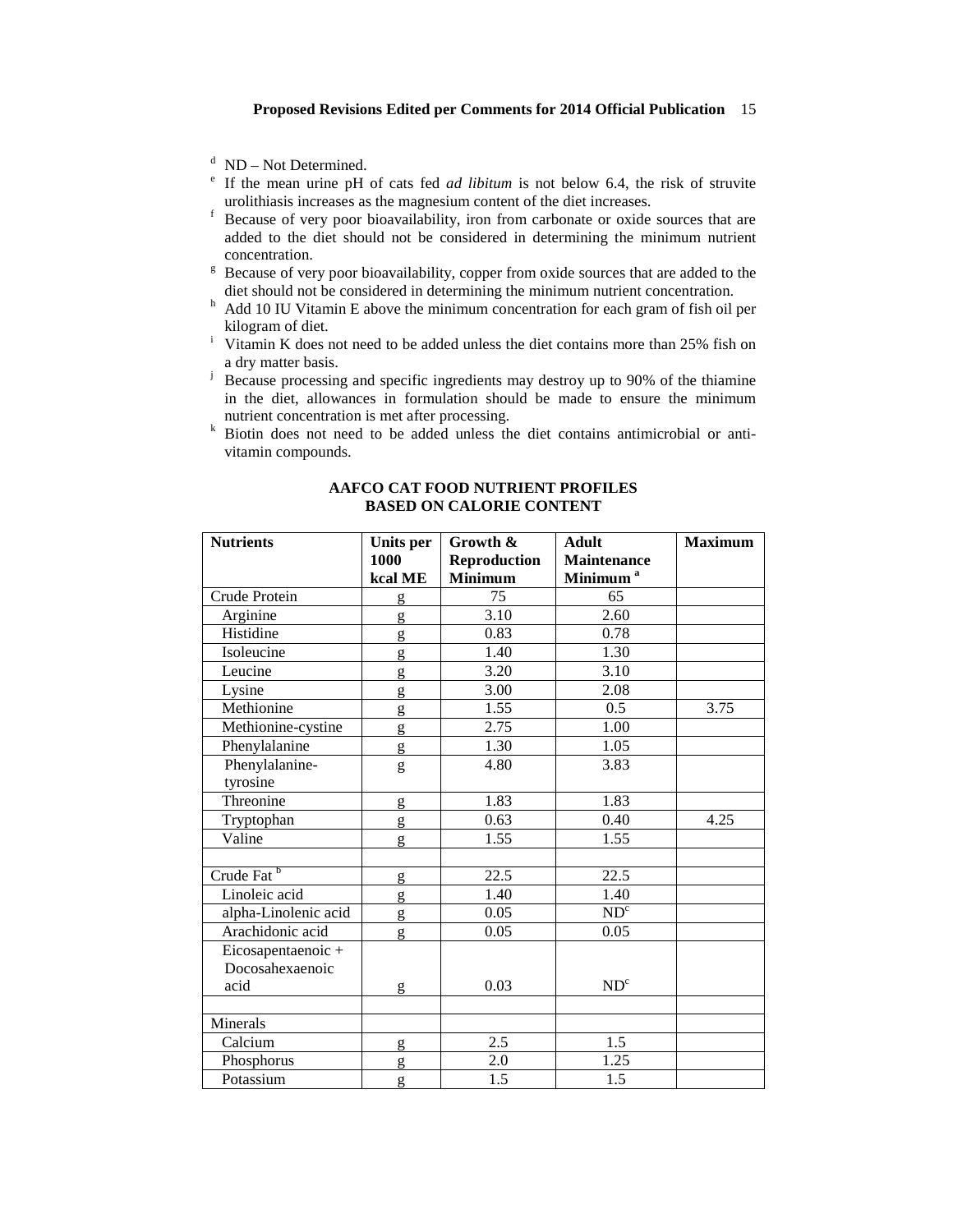| Sodium                 | g                      | 0.5   | 0.5   |       |
|------------------------|------------------------|-------|-------|-------|
| Chloride               | g                      | 0.75  | 0.75  |       |
| Magnesium <sup>d</sup> | g                      | 0.20  | 0.10  |       |
| Iron $\overline{e}$    | mg                     | 20.0  | 20.0  |       |
| Copper (extruded) $f$  | mg                     | 3.75  | 1.25  |       |
| Copper (canned) $f$    | mg                     | 2.10  | 1.25  |       |
| Manganese              | mg                     | 1.90  | 1.90  |       |
| Zinc                   | mg                     | 18.8  | 18.8  |       |
| Iodine                 | mg                     | 0.45  | 0.15  | 2.25  |
| Selenium               | mg                     | 0.075 | 0.075 |       |
|                        |                        |       |       |       |
| Vitamins & Others      |                        |       |       |       |
| Vitamin A              | ${\rm IU}$             | 1667  | 833   | 83325 |
| Vitamin D              | $\mathbf{I}\mathbf{U}$ | 70    | 70    | 7520  |
| Vitamin E <sup>g</sup> | IU                     | 10    | 10    |       |
| Vitamin $K^h$          | mg                     | 0.025 | 0.025 |       |
| Thiamine <sup>i</sup>  | mg                     | 1.40  | 1.40  |       |
| Riboflavin             | mg                     | 1.00  | 1.00  |       |
| Pantothenic acid       | mg                     | 1.44  | 1.44  |       |
| Niacin                 | mg                     | 15    | 15    |       |
| Pyridoxine             | mg                     | 1.0   | 1.0   |       |
| Folic acid             | mg                     | 0.20  | 0.20  |       |
| Biotin <sup>j</sup>    | mg                     | 0.018 | 0.018 |       |
| Vitamin $B_{12}$       | mg                     | 0.005 | 0.005 |       |
| Choline                | mg                     | 600   | 600   |       |
| Taurine (extruded)     | g                      | 0.25  | 0.25  |       |
| Taurine (canned)       | g                      | 0.50  | 0.50  |       |

Recommended concentrations for maintenance of body weight at an average caloric intake for cats of a given optimal weight.

 $\overline{a}$  Although a true requirement for crude fat per se has not been established, the minimum concentration was based on recognition of crude fat as a source of essential fatty acids, as a carrier of fat-soluble vitamins, to enhance palatability, and

- 
- to supply an adequate caloric density.<br><sup>c</sup> ND Not Determined.<br><sup>d</sup> If the mean urine pH of cats fed *ad libitum* is not below 6.4, the risk of struvite urolithiasis increases as the magnesium content of the diet increase
- Because of very poor bioavailability, iron from carbonate or oxide sources that are added to the diet should not be considered in determining the minimum nutrient
- f Because of very poor bioavailability, copper from oxide sources that are added to the diet should not be considered in determining the minimum nutrient concentration.
- $\beta$  Add 10 IU Vitamin E above the minimum concentration for each gram of fish oil per kilogram of diet.<br>
<sup>h</sup> Vitamin K does not need to be added unless the diet contains more than 25% fish on
- a dry matter basis.<br>i Because processing and specific ingredients may destroy up to 90% of the thiamine
- in the diet, allowances in formulation should be made to ensure the minimum nutrient concentration is met after processing.
- <sup>j</sup> Biotin does not need to be added unless the diet contains antimicrobial or antivitamin compounds.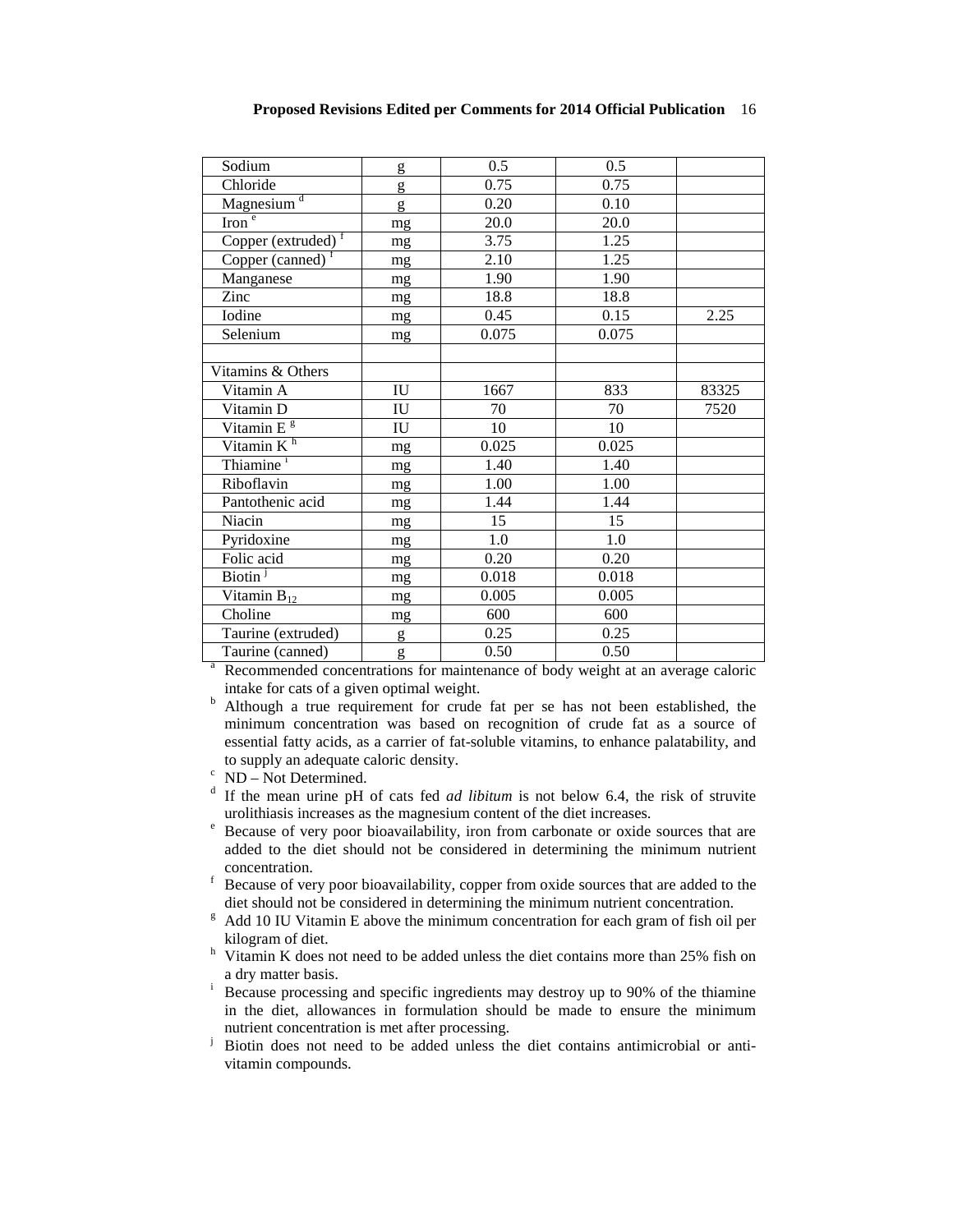# **CHANGES TO AND RATIONALE FOR NUTRIENT CONCENTRATIONS - CAT FOODS**

# CALORIC DENSITY

The 2007 AAFCO Feline Nutrition Expert Subcommittee (FNES) retained the presumed caloric density for cat food products at 4000 kcal ME/kg DM for both the nutrient concentrations per kg DM and the nutrient amounts per 1000 kcal ME. As discussed below and in the footnotes to the Tables of the AAFCO Cat Food Nutrient Profiles, products with a caloric density greater than 4000 kcal ME/kg should have nutrient concentrations corrected for energy density. Nutrient concentrations in products with energy densities less than 4000 kcal ME/kg should not be corrected.

## PROTEIN

The 2007 FNES did not change the minimum concentrations of crude protein in the Cat Food Nutrient Profiles, the current values being equal to or greater than the corresponding 2006 NRC RA and FEDIAF Guidelines.<sup>1,3</sup> The FNES made modifications to concentrations for some essential amino acids to bring the recommended concentrations in line with the RA in the 2006 NRC and the FEDIAF Guidelines. Minor increases between 0.02 to 0.04% in amounts of histidine, isoleucine and leucine were made in the Growth and Reproduction Profile. The amount for methionine and methionine plus cystine was decreased for adult maintenance. Significant increases were made to the recommended phenylalanine and phenylalanine plus tyrosine concentrations to bring the recommendations in line with the RA in the 2006 NRC which are based on studies establishing the requirements for maximum nitrogen retention and black hair color.<sup>21,22</sup>

Because of work showing an adverse effect of high concentrations of methionine, the maximum concentration of 1.5% was retained.<sup>23</sup> The FNES also set a maximum of 1.7% for tryptophan based on the work of Herwill and the recommendations in the 2006 NRC and FEDIAF Guidelines. 1,3,24

# FAT/FATTY ACIDS

The 2007 FNES retained the minimum recommended concentrations of crude fat at 9% DM and at 0.02% for arachidonic acid. The minimum concentration for linoleic acid was increased to 0.6% in both Cat Food Nutrient Profiles consistent with the corresponding 2006 NRC RA and FEDIAF Guidelines. Similar to the CNES, the FNES established minimum recommended concentrations for some fatty acids in the n-3 (omega-3) series in the Growth and Reproduction Profile, specifically, alphalinolenic acid at 0.02%, and the combination of eicosapentaenoic plus docosahexaenoic acids at  $0.012\%$ , of DM. The FNES notes that the  $NRC<sup>1</sup>$  stated no requirement for alpha-linolenic acid in adult cats had been demonstrated and that although a theoretical argument could be made for the adult cat to require eicosapentaenoic plus docosahexaenoic acids on a similar order of magnitude as arachidonic acid given the low delta-6 desaturase activity in the species, no objective data were available to support the establishment of any required concentrations. Although the FNES did not feel there was data sufficient for setting minimum recommended concentrations for n-3 fatty acids for adult cats, a recommendation in a comment to list quantities of alphalinolenic acid and eicosapentaenoic plus docosahexaenoic acids for adult maintenance as being not determined (ND) was accepted by the AAFCO Pet Food Committee.

## MINERALS

The 2007 FNES increased the recommended concentrations for copper in canned formulas in the Growth and Reproduction Nutrient Profile and for iodine and selenium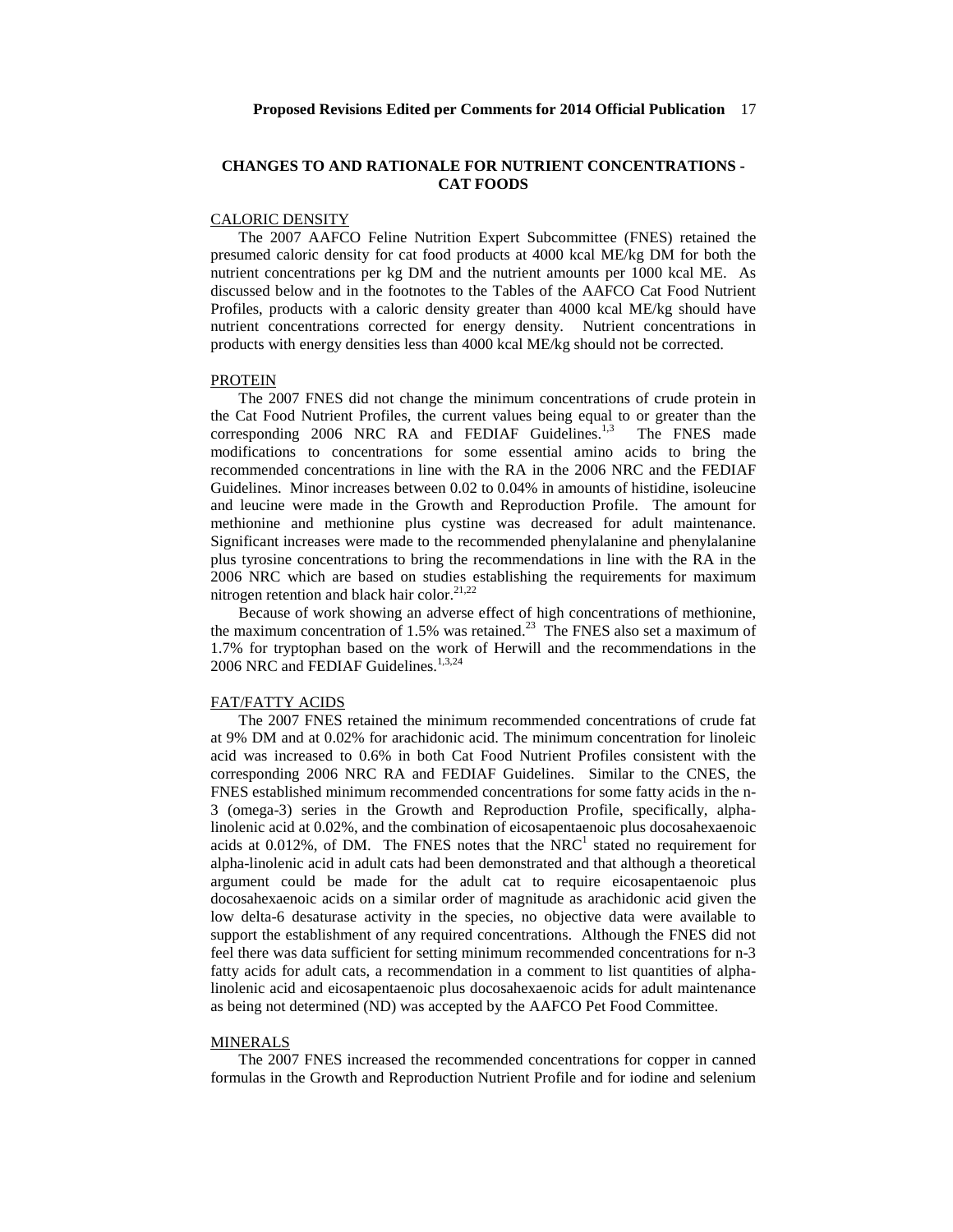in both Cat Food Nutrient Profiles. The recommended copper concentration in canned products for growth and reproduction was increased from 5.0 to 8.4 mg/kg DM to match the 2006 NRC RA for gestation and lactation.

For iodine the 2007 FNES increased the recommended concentration in the Growth and Reproduction Nutrient Profile to match the 2006 NRC RA and the FEDIAF Guidelines. The recommended concentration of iodine for adult maintenance was increased to match the amount recommended in the FEDIAF Guidelines rather than the 2006 NRC RA in consideration of the findings of Wedekind *et al.*<sup>25</sup> The 2007 FNES also set a maximum for iodine content in cat foods based on the findings of Wedekind *et al*. 25

The 2007 FNES increased the recommended concentrations for selenium in the Cat Food Nutrient Profiles from 0.1 to 0.3 mg/kg to match the recommendations of the 2006 NRC RA and the FEDIAF Guidelines. The 2007 FNES elected to delete the maximum recommended amount of zinc from the Cat Food Nutrient Profiles noting that the 2006 NRC indicated the safe upper limit of zinc for cats was > 600 mg/kg DM for at least short periods of time and that the swine tolerance of 1000 mg/kg DM was the greatest concentration for any tolerance for zinc listed in the 2005 *Mineral Tolerance of Animals*. The FNES retained the recommended concentrations set by the 1990 FNES for all other minerals in the Cat Food Nutrient Profiles.

#### VITAMINS & OTHERS

The 2007 FNES decreased the recommended minimum concentrations for vitamins A and D in the Cat Food Nutrient Profiles based on the 2006 NRC RA. The 2007 FNES increased the maximum concentration for vitamin D in the Cat Food Nutrient Profiles based on the work of Sih *et al*. and the SUL in the 2006 NRC.<sup>26</sup>

The 2007 FNES increased the recommended concentration of vitamin E to more closely coincide with the recommendations of the 2006 NRC and the FEDIAF Guidelines. The recommended concentration of vitamin K in diets containing 25% or more DM derived from fish was unchanged from previous values consistent with the FEDIAF Guidelines.

Recommended concentrations of thiamine and pantothenic acid in the Cat Food Nutrient Profiles were increased to match the 2006 NRC RA. The recommended concentrations of the remaining water soluble vitamins and for taurine were unchanged from the previous values, several being equal to or greater than the 2006 NRC RA (riboflavin, niacin, pyridoxine, folic acid and taurine) with previous recommended concentrations for biotin, vitamin B12 and choline being between the 2006 NRC AI and RA.

REFERENCES<br><sup>1</sup> National Research Council. Nutrient Requirements of Dogs and Cats. Washington, DC: National Academy Press, 2006.

 $^{2}$  National Research Council. Mineral Tolerance of Animals Second Revised Edition, 2005. Washington, DC: National Academy Press, 2005.

<sup>3</sup> Federation, Europeenne de l'Industrie des Alimentis pour Animaux Familiers F.E.D.I.A.F. Nutritional Guidelines for Complete and Complementary Pet Food for Cats and Dogs, 2008. 4 National Research Council. Nutrient Requirements of Dogs. Washington, DC:

National Academy Press, 1985.<br><sup>5</sup> National Research Council. Nutrient Requirements of Cats. Washington, DC:

National Academy Press, 1986.<br><sup>6</sup> Czarnecki-Maulden, GL and ER Skoch. Is the tryptophan requirement valid for

growing dogs fed canned food? FASEB J 15 (4): A266, 2001.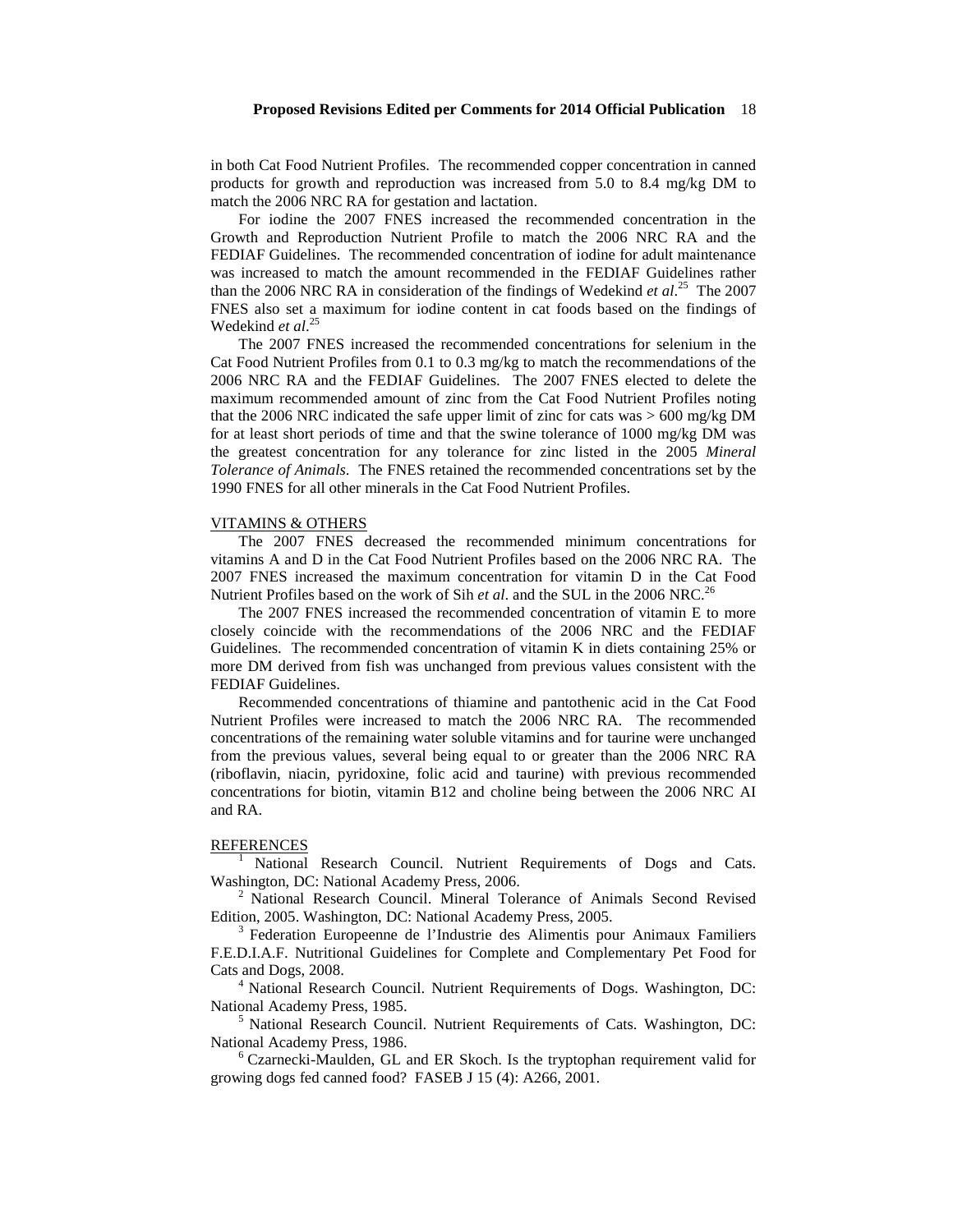<sup>7</sup> Czarnecki-Maulden GL, Hirakawa DA, Baker DH. Antagonism of arginine by excess dietary lysine in the growing dog. J Nutr 1985; 115:743-752.

<sup>8</sup> Hall JA, Wander RC, Gradin JL, Du S-H, Jewell DE. Effect of dietary n-6-to-n-3 fatty acid ratio on complete blood and total white blood cell counts, and T-cell subpopulations in aged dogs. Am J Vet Res 1999; 60:319-327.<br><sup>9</sup> Wander RC, Hall JA, Gradin JL, Du S-H, Jewell DE. The ratio of dietary (n-6)

to (n-3) influences immune system function, eicosanoid metabolism, lipid peroxidation

<sup>10</sup> Laflamme D. Effect of breed size on calcium requirements for puppies. *Comp. Contin. Educ. Pract. Vet.* 23 (9(A)):66-69, 2001.

<sup>11</sup> Hedhammer AF, Wu F, Krook L, Schryver HF, deLahunta A, Whalen JP, Kallfelz FA, Nunez EA, Hintz HF, Sheffy BE, Ryan GD. Overnutrition and skeletal disease: An experimental study in growing Great Dane dogs. Cornell Vet 1974;

64(Suppl. 5):9-160.<br><sup>12</sup> Goedegebuure SA, Hazewinkel HA. 1986. Morphological findings in young dogs chronically fed a diet containing excess calcium. Vet Pathol 1986; 23:594-605.

 $^{13}$  Hazewinkel HA, van den Brom WE, Van't Klooster A, Voorhout G, van Wees A. Calcium metabolism in Great Dane dogs fed diets with various calcium and

 $14$  Drobatz KJ, Casey KK. Eclampsia in dogs: 31 cases (1995-1998). J Am Vet Med Assoc 2000; 217:216-219.

 $^{15}$  Czarnecki-Maulden GL, Rudnick RC, Chausow DG. Copper bioavailability and requirement in the dog: Comparison of copper oxide and copper sulfate (abs). FASEB J 1993;7(3):A306.<br><sup>16</sup> Castillo V, Lalia J, Junco M, Sartorio G, Marquez A, Rodriguez M, Pisarev M.

Changes in thyroid function in puppies fed a high iodine commercial diet. Vet J 2001; 161:80-84. <sup>17</sup> Castillo V, Pisarev M, Lalia J, Rodriguez M, Cabrin R, Marquez A.

Commercial diet induced hyperthyroidism due to high iodine. A histological and radiological analysis. Vet Q 2001; 23:218-223.

<sup>18</sup> Levander O. Selenium. In: Trace Elements in Human and Animal Nutrition.  $5<sup>th</sup>$ edition, Volume 2. Mertz W, editor. Orlando Press, Orlando Florida, 2006; pp. 209- 279.

<sup>19</sup> Tryfonidou MA. Involvement of vitamin D3 metabolism in calcium homeostasis and skeletal development in growing dogs. Thesis, Faculty of Veterinary Medicine, Utrecht University, 2002.<br><sup>20</sup> Tryfonidou MA, Stevenhagen JJ, van den Bend GJCM, Oosterlaken-

Dijksterhuis MA, DeLuca HF, Mol JA, van den Brom WE, van Leeuwen JPTM, Hazewinkel HAW. Moderate cholecalciferol supplementation depresses intestinal calcium absorption in growing dogs. J. Nutr. 132:2644-2650, 2002.

<sup>21</sup> Williams JM, Morris JG, Rogers QR. Phenylalanine requirements of kittens and the sparing effect of tyrosine. J. Nutr. 117:1102-1107, 1987.

Anderson PJB, Rogers QR, Morris JG. Cats require more dietary phenylalanine or tyrosine for melanin deposition in hair than for maximal growth. J. Nutr. 132:2037-

2042, 2002.<br><sup>23</sup> Fau D, Smalley KA, Rogers QR, Morris JG. Effect of excess dietary methionine<br>on weight gain and plasma amino acids in kittens. J Nutr 1987; 117:1838-1843.

<sup>24</sup> Herwill A. Effect of excess L-tyrosine and L-tryptophan added to a low protein diet for growing kittens. M.S. thesis, University of California, Davis, 1994.

 $^{25}$  Wedekind KJ, Blumer ME, Huntington CE, Spate V, Morris JS. Feline iodine requirement is lower than the 2006 NRC recommended allowance. J Anim. Physiol. Anim. Nutr. 94:527-539, 2010.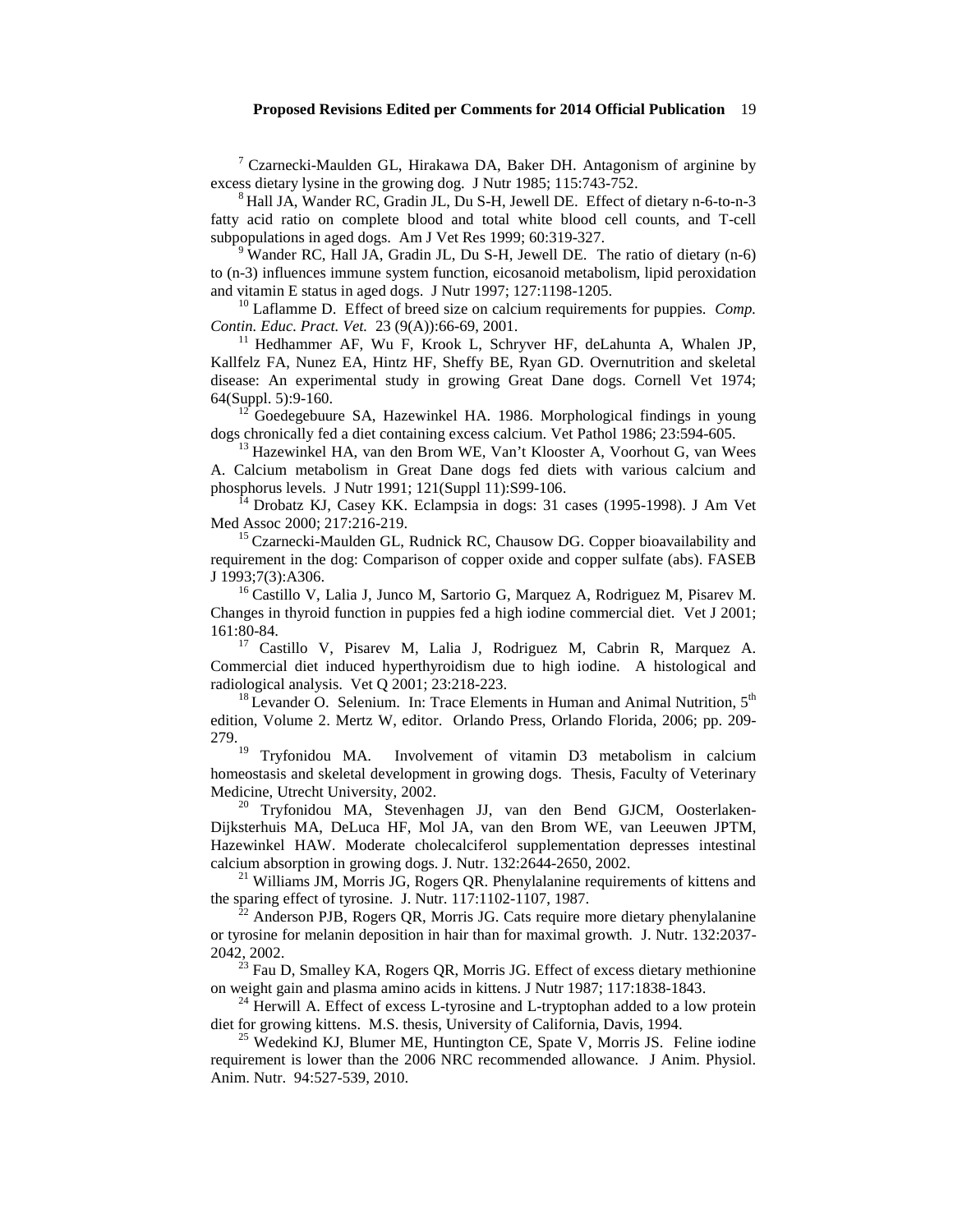<sup>26</sup> Sih TR, Morris JG, Hickman A. Chronic ingestion of high concentrations of cholecalciferol in cats. Am J Vet Res 62:1500-1506, 2001.

#### **Correcting for Moisture Content**

The values given in the Profiles are listed in terms of dry matter (DM). However, the values listed in the guaranteed analysis on dog and cat food labels are given on an "as is" or "as fed" (AF) basis, and values reported from laboratories may be given on either an AF or DM basis. The difference between a value reported on a DM basis versus an AF basis is proportional to the moisture (water) content of the food. The greater the moisture content of a food, the greater the food's DM values for nutrients would be compared to the corresponding AF values. This discrepancy makes direct comparison between the guaranteed analysis values on a food label and the Profile table values impossible without first correcting one or the other set of values so that both are on an equal-moisture basis.

One method of correcting for moisture is the adjustment of the values listed in the guaranteed analysis or reported from a laboratory on an AF basis to a DM basis before comparing with the Profile values. This is done by dividing each AF value by the proportion of DM in the food [(100 - % moisture)/100]. The examples shown below use the guaranteed analysis values, but these adjustments are equally valid for actual laboratory results reported on an AF basis.

| <b>Nutrient</b> | <b>Guaranteed</b><br><b>Analysis</b><br>Values | Dog Food<br><b>Nutrient</b><br>Profile<br><b>Minimum</b><br><b>Values for</b><br>Growth | Moisture -<br><b>Adjusted</b><br><b>Guaranteed</b><br><b>Analysis</b><br><b>Values</b> | Moisture-<br><b>Adjusted</b><br><b>Guaranteed</b><br>Analysis vs.<br><b>Profile Values</b> |
|-----------------|------------------------------------------------|-----------------------------------------------------------------------------------------|----------------------------------------------------------------------------------------|--------------------------------------------------------------------------------------------|
| Crude Protein:  | min. 21%                                       | 22.5%                                                                                   | 23.3%                                                                                  | OK.                                                                                        |
| Crude Fat:      | min. 8%                                        | 8.5%                                                                                    | 8.9%                                                                                   | OK.                                                                                        |
| Crude Fiber:    | max. 4%                                        |                                                                                         | 4.4%                                                                                   |                                                                                            |
| Moisture:       | max. 10%                                       | $0\%$                                                                                   | 0%                                                                                     |                                                                                            |
| Calcium:        | min. 1.1%                                      | 1.2%                                                                                    | 1.2%                                                                                   | OK                                                                                         |
| Phosphorus:     | min. 0.9%                                      | 1.0%                                                                                    | 1.0%                                                                                   | OK                                                                                         |

# **Example A1: A Dry Dog Food Making a Growth Claim Moisture-Adjusted Guaranteed Analysis Values**

Directly comparing the guaranteed values in Example A1 for crude protein, crude fat, calcium, and phosphorus to the minimum values for growth given in the Dog Food Nutrient Profile indicates this food would appear to be deficient. However, this comparison is not valid because the values for the food are listed on a 10% moisture (90% DM) basis but the Profile values are given on a 0% moisture (100% DM) basis. To put both sets of values on an equal-moisture basis, the guaranteed values were adjusted to 100% DM by dividing each value by the proportion of DM in the food (0.90). With this correction, it becomes apparent that the moisture-adjusted guaranteed analysis values of the reported nutrients do, in fact, meet the minimum recommended concentrations of the Dog Food Nutrient Profile for Growth and Reproduction.

As an alternative method to converting the guaranteed values to a DM basis, the Profile values can be adjusted to match the moisture content of the food. This can be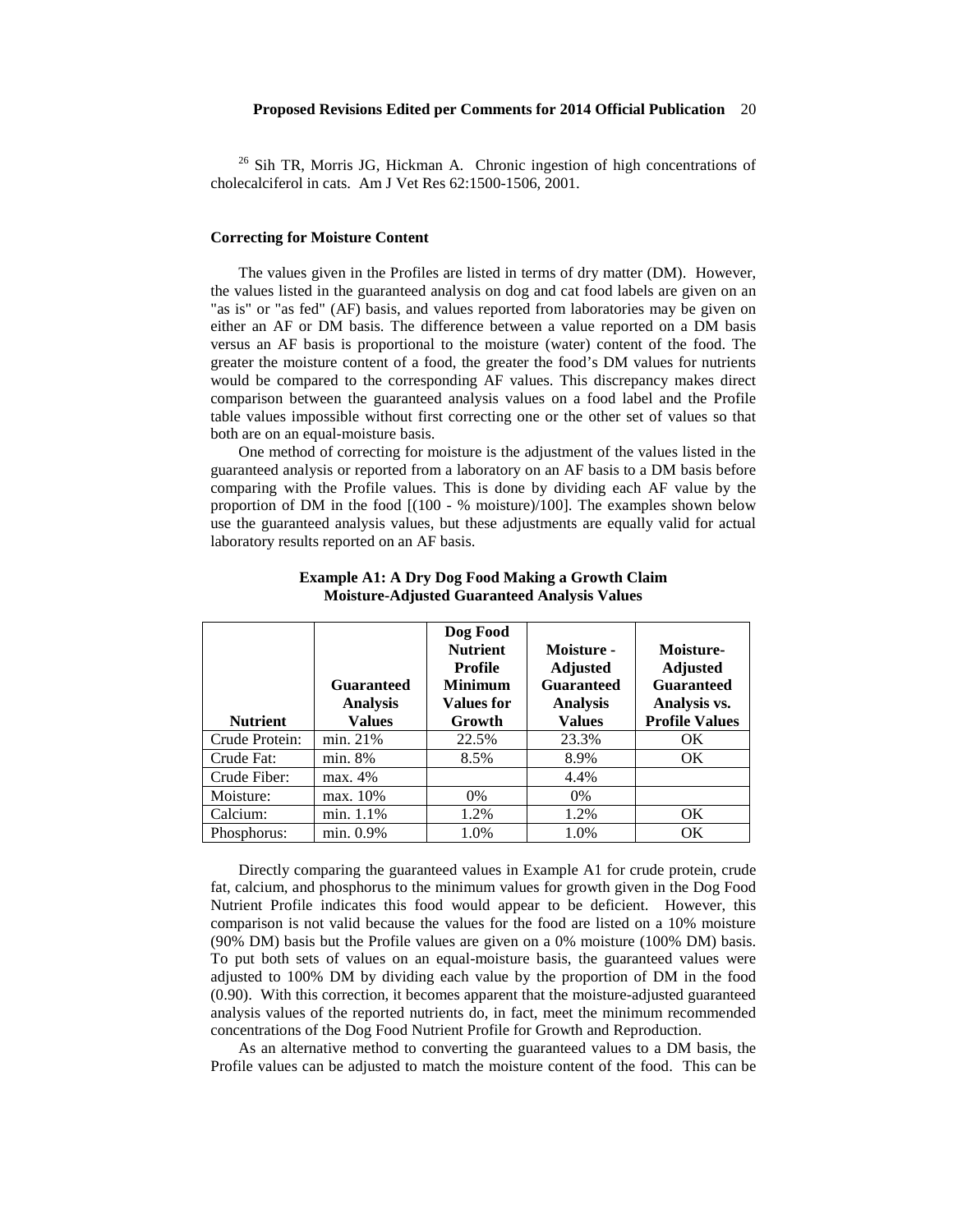achieved by simply multiplying each Profile value by the proportion of DM in the food (0.9 in example A1). Such calculations yield the following:

| <b>Nutrient</b> | <b>Guaranteed</b><br><b>Analysis</b><br><b>Values</b> | Dog Food<br><b>Nutrient</b><br>Profile<br><b>Minimum</b><br><b>Values for</b><br>Growth | Moisture-<br><b>Adjusted</b><br><b>Profile</b><br><b>Values for</b><br>Growth | <b>Guaranteed</b><br>Analysis vs.<br>Moisture-<br><b>Adjusted</b><br><b>Profile</b><br><b>Values</b> |
|-----------------|-------------------------------------------------------|-----------------------------------------------------------------------------------------|-------------------------------------------------------------------------------|------------------------------------------------------------------------------------------------------|
| Crude Protein:  | min. 21%                                              | 22.5%                                                                                   | 20.25%                                                                        | <b>OK</b>                                                                                            |
| Crude Fat:      | min. 8%                                               | 8.5%                                                                                    | 7.65%                                                                         | OK.                                                                                                  |
| Crude Fiber:    | max. 4%                                               |                                                                                         |                                                                               |                                                                                                      |
| Moisture:       | max. 10%                                              | $0\%$                                                                                   | 10%                                                                           |                                                                                                      |
| Calcium:        | min. 1.1%                                             | 1.2%                                                                                    | 1.08%                                                                         | OK.                                                                                                  |
| Phosphorus:     | min. 0.9%                                             | 1.0%                                                                                    | 0.9%                                                                          | <b>OK</b>                                                                                            |

# **Example A2: A Dry Dog Food Making a Growth Claim Moisture-Adjusted Profile Values**

#### **Correcting for Energy Density**

The values given in the Profiles presume an energy density of 4000 kcal ME/kg DM. Some dog and cat foods will have energy densities close to this amount. However, many products may have DM energy densities considerably greater than the presumed values. When these more energy-dense products are fed, the dog or cat will require less of the food to meet its caloric requirements. Under these circumstances, the concentrations of the other nutrients in the food should be increased proportionately, so that the dog or cat will receive the needed amount of each nutrient in the smaller amount of food. Therefore, when the energy density of the dog or cat food exceeds 4000 kcal ME/kg DM the nutrient concentrations should be corrected for caloric content before valid comparisons to the appropriate AAFCO Nutrient Profile are made.

Conversely, products could be much lower in energy density than 4000 kcal ME/kg DM. Theoretically, a lower concentration of the other nutrients should be required, assuming that the dog or cat is allowed, and able, to consume enough of the product to meet its caloric needs and that those caloric needs are typical for the average dog or cat of the specific life stage. Because this assumption does not always hold true, the nutrient content should not be decreased in less energy-dense products, that is, the nutrient concentrations in such products should not be corrected for energy density. In fact, if the food is intended to supply significantly fewer calories in somewhat smaller amounts of food than typically consumed by the average weight and specific life stage of the animal, the concentrations of some nutrients per 1000 kcal ME may need to be increased compared to amounts listed in the tables to ensure the animal is provided adequate amounts of those essential nutrients in the quantity of food containing the targeted consumption of daily calories. Furthermore, unless a product meeting the definition for a "lite" or "low calorie" product as specified in Model Regulation PF10 has successfully passed the appropriate AAFCO Feeding Protocols, the product should not be considered adequate for growth or reproduction, regardless of the concentrations of the other nutrients.

The first step in correcting for energy density is to determine the actual energy density of the food. The determination should be done in accordance with Model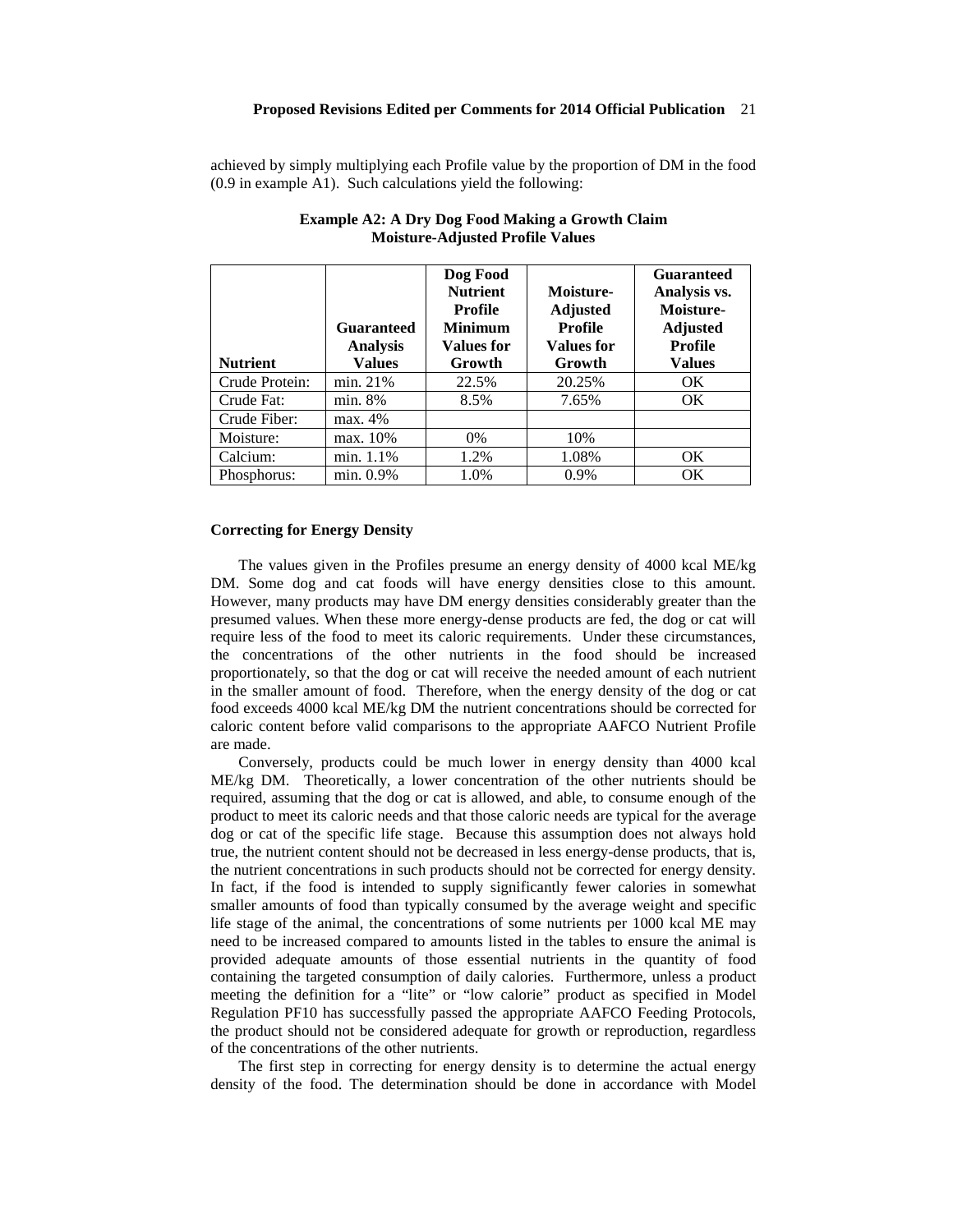Regulation PF9. After determining the energy density of the food, the nutrient values can be converted to a per 4000 kcal ME/kg DM or a per 1000 kcal ME basis and compared to the values in the appropriate AAFCO Nutrient Profile.

| <b>Nutrient</b>      | <b>Guaranteed</b><br><b>Analysis</b><br><b>Values</b> | Moisture -<br><b>Adjusted</b><br><b>Guaranteed</b><br><b>Analysis</b><br>Values | Moisture &<br><b>Energy-</b><br><b>Adjusted</b><br><b>Guaranteed</b><br><b>Analysis</b><br>Values | Growth &<br><b>Reproduction</b><br><b>Cat Food</b><br>Profile<br>Values per kg<br>DM | <b>Status of</b><br><b>Energy</b><br><b>Adjusted</b><br><b>Guaranteed</b><br>Analysis vs.<br>Profile<br><b>Values</b> |
|----------------------|-------------------------------------------------------|---------------------------------------------------------------------------------|---------------------------------------------------------------------------------------------------|--------------------------------------------------------------------------------------|-----------------------------------------------------------------------------------------------------------------------|
| Crude                |                                                       |                                                                                 |                                                                                                   |                                                                                      |                                                                                                                       |
| Protein:             | min. 9%                                               | 36%                                                                             | 32.1%                                                                                             | 30.0                                                                                 | OK.                                                                                                                   |
| Crude Fat:           | min. 7%                                               | 28%                                                                             | 25.0%                                                                                             | 9.0                                                                                  | <b>OK</b>                                                                                                             |
| Crude                |                                                       |                                                                                 |                                                                                                   |                                                                                      |                                                                                                                       |
| Fiber:               | max. 1%                                               |                                                                                 |                                                                                                   |                                                                                      |                                                                                                                       |
| Moisture:            | max. 75%                                              | 0%                                                                              | $0\%$                                                                                             |                                                                                      |                                                                                                                       |
| Ash:                 | max. 2%                                               |                                                                                 |                                                                                                   |                                                                                      |                                                                                                                       |
| Calcium:             | min. 0.25%                                            | 1.0%                                                                            | 0.89%                                                                                             | 1.0                                                                                  | Low                                                                                                                   |
| Phosphorus:          | min. 0.2%                                             | 0.8%                                                                            | 0.71%                                                                                             | 0.8                                                                                  | Low                                                                                                                   |
| Energy: <sup>a</sup> | 1120 kcal                                             | 4480 kcal                                                                       | 4000 kcal                                                                                         | $4000$ kcal                                                                          |                                                                                                                       |
|                      | ME/kg AF                                              | $ME/kg$ DM                                                                      | $ME/kg$ DM                                                                                        | $ME/kg$ DM                                                                           |                                                                                                                       |

# **Example B1: A Canned Cat Food Making a Growth Claim: Moisture and Energy Adjusted Guaranteed Analysis Values**

<sup>a</sup> Energy = (3.5 x g Crude Protein) + (8.5 x g Crude Fat) + (3.5 x g Nitrogen Free Extract<sup>b</sup> (CHO))

 $= (3.5 \times 90) + (8.5 \times 70) + (3.5 \times 60) = 1120$ <br><sup>b</sup> % Nitrogen Free Extract = 100- (% Crude Protein + % Crude Fat + % Crude Fiber + % Moisture + % Ash)

A cursory examination of the values listed in the guaranteed analysis compared to the minimum values given in the Cat Food Nutrient Profiles expressed as per kg DM containing 4000 kcal ME revealed that a direct comparison would not be valid. Because the food in Example B1 was 75% moisture (25% DM), the major reason for the discrepancy was likely due to water content. By first dividing the guaranteed values by the proportion of DM (0.25), the moisture-adjusted guaranteed values were derived. Comparing these corrected values with the Profile values, this food appeared to meet the minimums for a growth claim.

However, in this example, direct comparison of the moisture-adjusted guaranteed values with the Profile values was premature. The high DM crude fat content of the food compared to the Profile value (25% vs. 9.0%) was an indication that the food was probably more energy-dense than the Profile value of 4000 kcal ME/kg DM. When calculated, in fact, it was found to be 4480 kcal ME/kg DM (1120 kcal ME/kg AF). Therefore a second adjustment to account for the differences in energy density was warranted. This was achieved by dividing each moisture-adjusted guaranteed value by 4480 (the DM energy density of the food) and then multiplying the result by 4000 (the standard energy density). This second manipulation revealed that the energy-adjusted guaranteed analysis values for the calcium and phosphorus were, in fact, below minimum concentrations for growth.

As demonstrated with the moisture correction methods above, an alternative to correcting the values of the food to meet the Profile energy density is correcting the Profile values to meet the food's energy density. Below, each Profile value was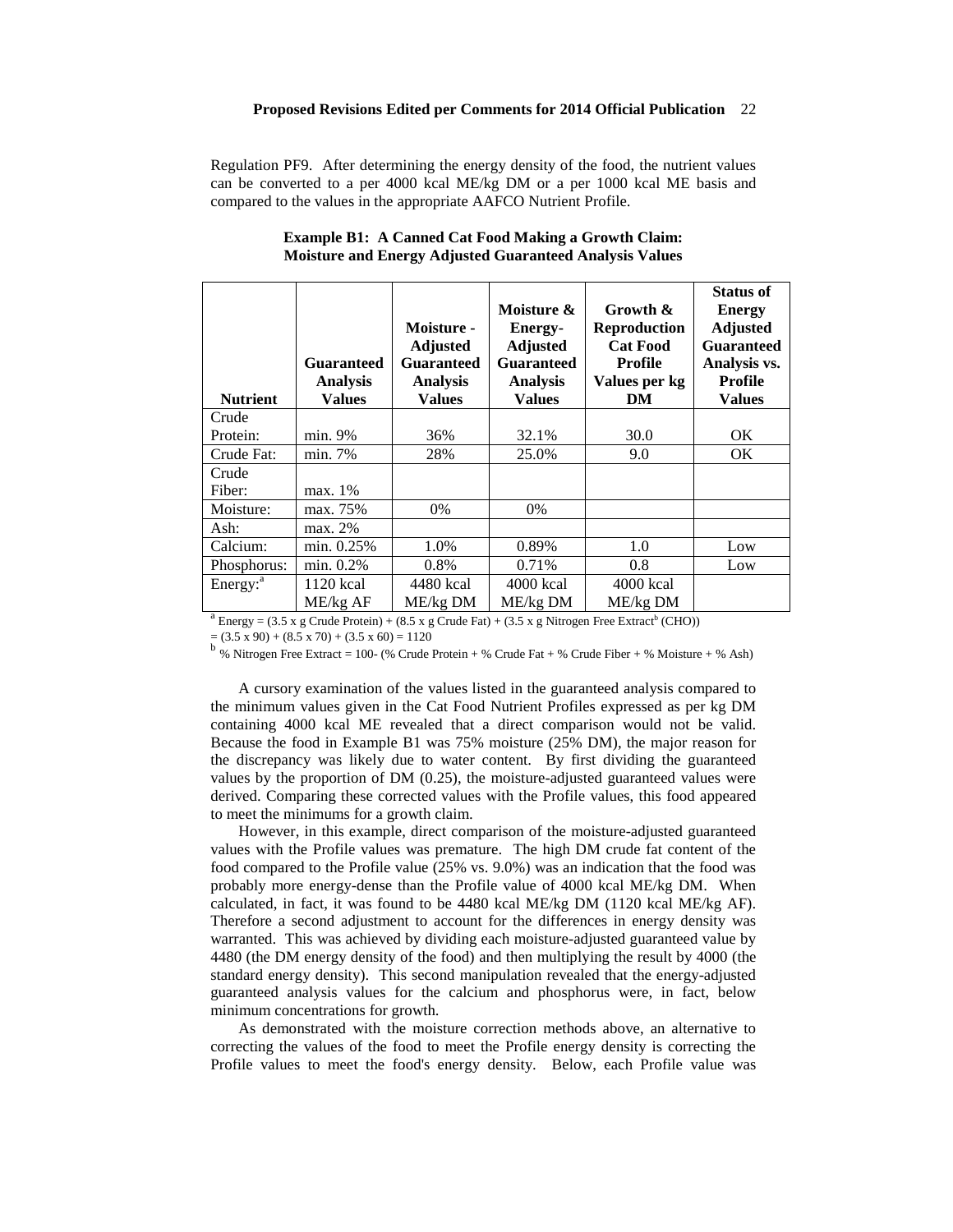divided by 4000, and the result was multiplied by the appropriate value for energy density (1120 in this example).

| <b>Nutrient</b> | <b>Guaranteed</b><br><b>Analysis</b><br><b>Values</b> | <b>Cat Food</b><br><b>Nutrient</b><br><b>Profile</b><br><b>Minimum</b><br><b>Values for</b><br>Growth | <b>Energy</b><br><b>Adjusted</b><br><b>Profile</b><br><b>Values</b> | Guaranteed vs.<br><b>Energy</b><br><b>Adjusted</b><br><b>Profile Values</b><br>(Columns 2 vs. 4) |
|-----------------|-------------------------------------------------------|-------------------------------------------------------------------------------------------------------|---------------------------------------------------------------------|--------------------------------------------------------------------------------------------------|
| Crude Protein:  | min. 9%                                               | 30.0%                                                                                                 | 8.4%                                                                | OK                                                                                               |
| Crude Fat:      | min. 7%                                               | 9.0%                                                                                                  | 2.5%                                                                | OK                                                                                               |
| Crude Fiber:    | max. 1%                                               |                                                                                                       |                                                                     |                                                                                                  |
| Moisture:       | max. 75%                                              |                                                                                                       |                                                                     |                                                                                                  |
| Ash:            | max. 2%                                               |                                                                                                       |                                                                     |                                                                                                  |
| Calcium:        | min. 0.25%                                            | 1.0%                                                                                                  | 0.28%                                                               | Low                                                                                              |
| Phosphorus:     | min. 0.2%                                             | 0.8%                                                                                                  | 0.22%                                                               | Low                                                                                              |
| Energy          | 1120 kcal                                             | $4000$ kcal                                                                                           | 1120 kcal                                                           |                                                                                                  |
|                 | ME/kg AF                                              | $ME/kg$ DM                                                                                            | ME/kg AF                                                            |                                                                                                  |

# **Example B2: A Canned Cat Food Making a Growth Claim: Energy Adjusted Profile DM Values**

Note that although the energy-adjusted minimum for crude fat calculated out to be 2.5%, a much higher concentration of crude fat (in this case 7%) predefined the higher energy density and dictated the need for energy adjustment in the first place. Because for the most part a higher concentration of crude fat predetermines what the higher energy density will be, the energy-adjusted Profile minimum value for crude fat should always be met and will often be grossly exceeded.

The last method for correcting for energy density is to convert the guaranteed values for the food to a per 1000 kcal basis, and to compare these values with those listed in the appropriate Profile based on Calorie Content. This is accomplished by dividing the AF values in the guaranteed analysis by the AF energy density (1120 kcal ME/kg in this example) and then multiplying the result by 1000 kcal ME/kg. The result is the values appearing in the fourth column of Example B3 below with the conclusion being identical to that reached in Examples B1 and B2 above.

**Example B3: A Canned Cat Food Making a Growth Claim: Energy Adjusted Guaranteed Analysis Values**

|                 | <b>Guaranteed</b><br><b>Analysis</b> | Amount<br>per kg<br>(1000 g) | <b>Product</b><br>Amount<br>per 1000 | Profile<br>Amount<br>per 1000 |               |
|-----------------|--------------------------------------|------------------------------|--------------------------------------|-------------------------------|---------------|
| <b>Nutrient</b> | Value                                | As-Fed                       | kcal ME                              | kcal ME                       | <b>Status</b> |
| Crude Protein   | 9%                                   | 90 g                         | $80.4\text{ g}$                      | 75                            | <b>OK</b>     |
| Crude Fat       | 7%                                   | 70 g                         | 62.5 g                               | 22.5                          | OK.           |
| Crude Fiber     | 1%                                   | 10 <sub>g</sub>              |                                      |                               |               |
| Moisture        | 75%                                  | 750 g                        |                                      |                               |               |
| Ash             | 2%                                   | 20 g                         |                                      |                               |               |
| Calcium         | 0.25%                                | 2.5 g                        | 2.2 g                                | 2.5                           | Low           |
| Phosphorus      | 0.20%                                | 2.0 g                        | 1.9 g                                | 2.0                           | Low           |